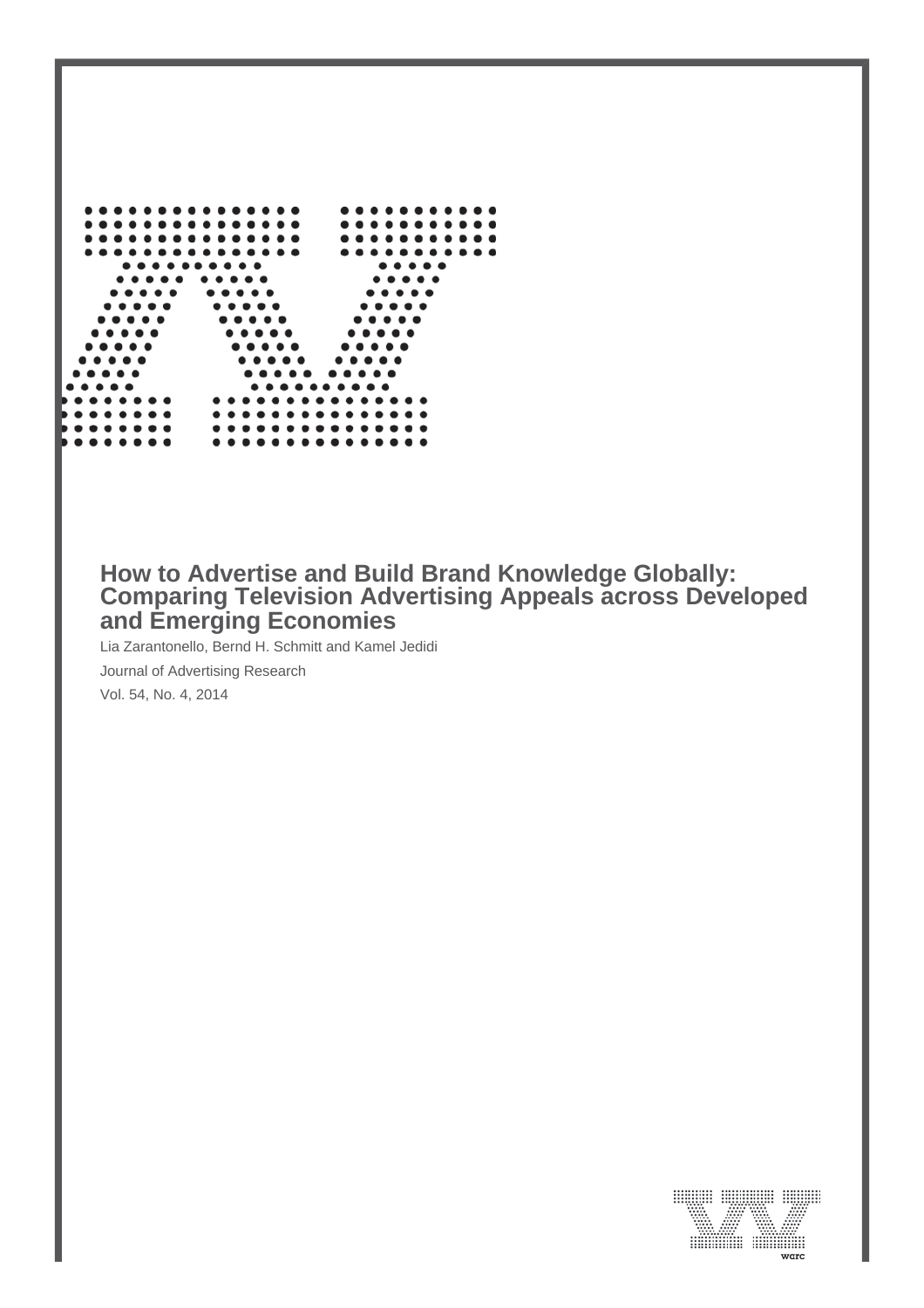| Title:  | How to Advertise and Build Brand Knowledge Globally: Comparing Television<br><b>Advertising Appeals across Developed and Emerging Economies</b> |
|---------|-------------------------------------------------------------------------------------------------------------------------------------------------|
|         | Author(s): Lia Zarantonello, Bernd H. Schmitt and Kamel Jedidi                                                                                  |
| Source: | <b>Journal of Advertising Research</b>                                                                                                          |
| Issue:  | Vol. 54, No. 4, 2014                                                                                                                            |

# **How to Advertise and Build Brand Knowledge Globally: Comparing Television Advertising Appeals across Developed and Emerging Economies**

[Lia Zarantonello](#page-21-0)

*University of Bath School of Management*

[Bernd H. Schmitt](#page-21-1) and [Kamel Jedidi](#page-22-0)

*Columbia Business School*

# **Management slant**

- Compared to functional (rational), local, and global advertising appeals, the experiential (emotional) appeal has a stronger relationship with brand knowledge in both high- and mid-GDP countries.
- In high- and mid-GDP countries, a strong story line; slice-of-life narratives; special effects; strong and emotional tones of voice; fast-paced advertisements; brand cues; analogies/metaphors; and hyperboles/emphases can trigger experiential appeal.
- The global advertising appeal (versus experiential, functional, and local) has a stronger relationship with all the components of brand knowledge in low-GDP countries.
- In low-GDP countries, the set of creative and executional elements that are positively related to the global appeal include cartoons, children, and analogies/metaphors.

# **INTRODUCTION**

Academics and practitioners long have debated the effectiveness of different advertising appeals, including rational-versusemotional (Heath, 2011) and local-versus-global appeals (Ford, Mueller, and Taylor, 2011). For multinational corporations, the combination of issues is critical. Should advertising messages be rational (or functional), focusing on the features and benefits of products? Or should they be emotional (or experiential), emphasizing aspects such as the sensations and feelings associated with a brand (Schmitt, 1999)? Moreover, should advertising messages reflect a "global-consumer culture positioning," providing symbols of globalization? Or should they implement a "local-consumer culture positioning," offering appeals to local culture, norms, and identities (Alden, Steenkamp, and Batra, 1999)?

Downloaded from warc.com



 $\mathfrak{p}$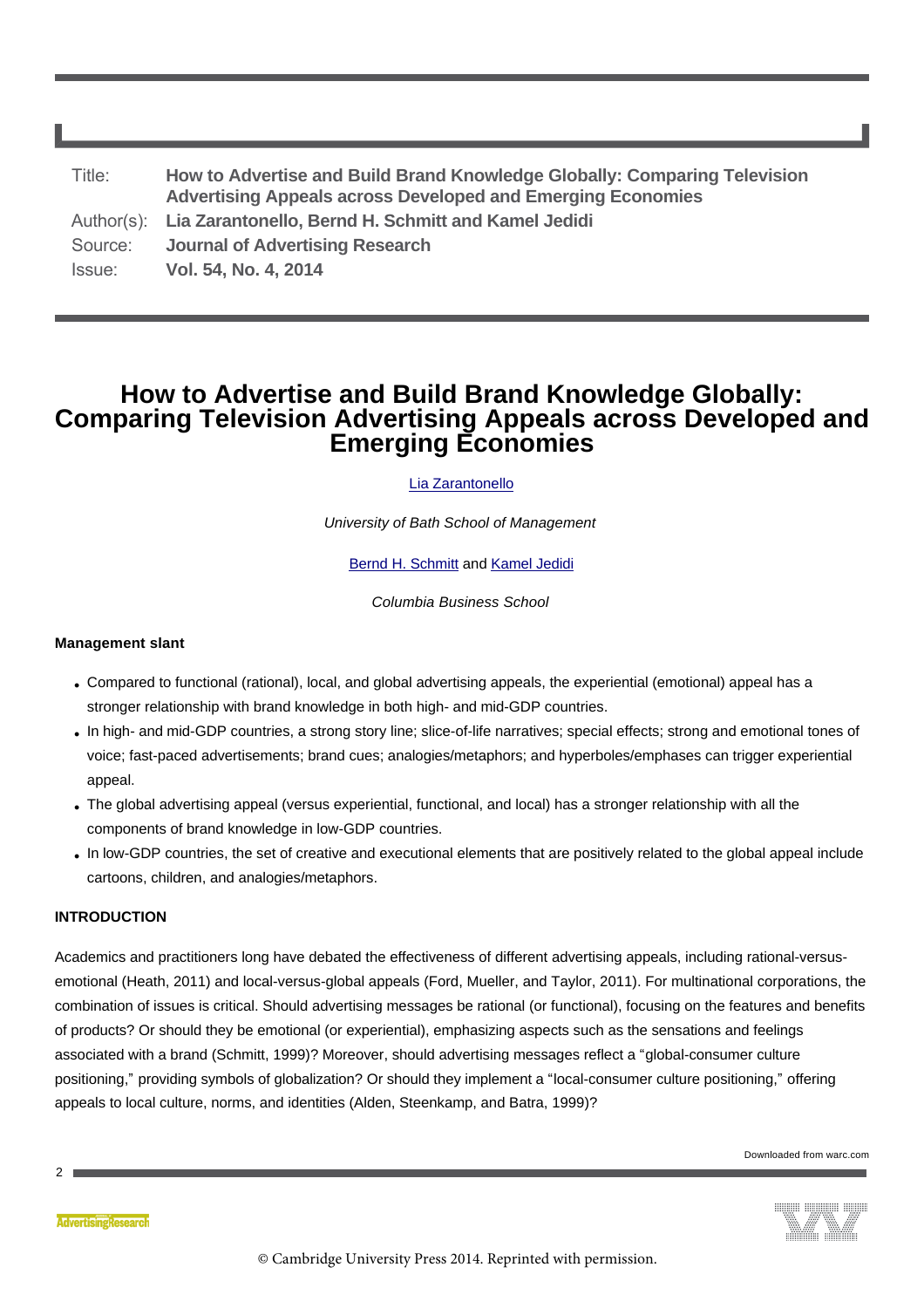What previous research has not explored, the current authors believe, was an examination of advertising appeals from a branding perspective in a cross-cultural context. The cross-cultural reference is based on recommendations to consider the impact of advertising on brand dimensions and to conduct more research on international advertising, especially in emerging countries (Taylor, 2005, 2012).

The current study thus focused on the key brand dimensions of brand knowledge and considered three groups of countries at different levels of economic development. The relevance of brand knowledge has been recognized widely (Kohli and Leuthesser, 2001; Richards, Foster, and Morgan, 1998) as a primary step in building strong brands (Keller, 1993, 2003). In the current study, the authors examined brand knowledge with respect to its three previously established core components (Keller, 1993):

- brand awareness,
- brand attitude, and
- brand uniqueness.

For each country group, the authors first assessed which advertising appeal had the strongest relationship with each component of brand knowledge. They then identified the set of creative and executional elements in advertising that were most closely associated with each country group's most powerful appeal.

# **CONCEPTUAL BACKGROUND**

# **Advertising Appeals**

Advertising appeals have been defined as "the general tone and nature of the commercial or message" (Clow and Baack, 2005, p. 5).

The authors of the current study examined two types of advertising appeals:

- functional versus experiential, and
- local versus global.

The difference between functional and experiential appeals is a classical distinction in the advertising literature (De Pelsmacker, Geuens, and Van den Bergh, 2007). Scholars have described such appeals as "rational" versus "emotional" (Heath, 2011), "informational" versus "transformational" (Rossiter and Percy, 1987), "utilitarian" versus "valueexpressive" (Johar and Sirgy, 1991), and "hard-sell" versus "soft-sell" (Okazaki, Mueller, and Taylor, 2010).

The current authors use the term *functional* to refer to advertisements that include references to product features and benefits generated from these features. In contrast, they use the term *experiential* to refer to advertisements that evoke sensations, feelings, imaginations, and lifestyles (Brakus, Schmitt, and Zarantonello, 2009; Holbrook and Hirschman, 1982; Schmitt, 1999).

With the increasing importance of international advertising, another type of appeal has been distinguished: local versus global (de Mooij and Hofstede, 2002; Ford *et al.*, 2011). The difference between local and global advertising appeals lies in the reference point that is included in an advertisement:

• Messages with a local appeal include "local-consumer culture" as the reference point: They use signs and symbols that refer to a particular culture and place (Alden *et al.*, 1999).

Downloaded from warc.com

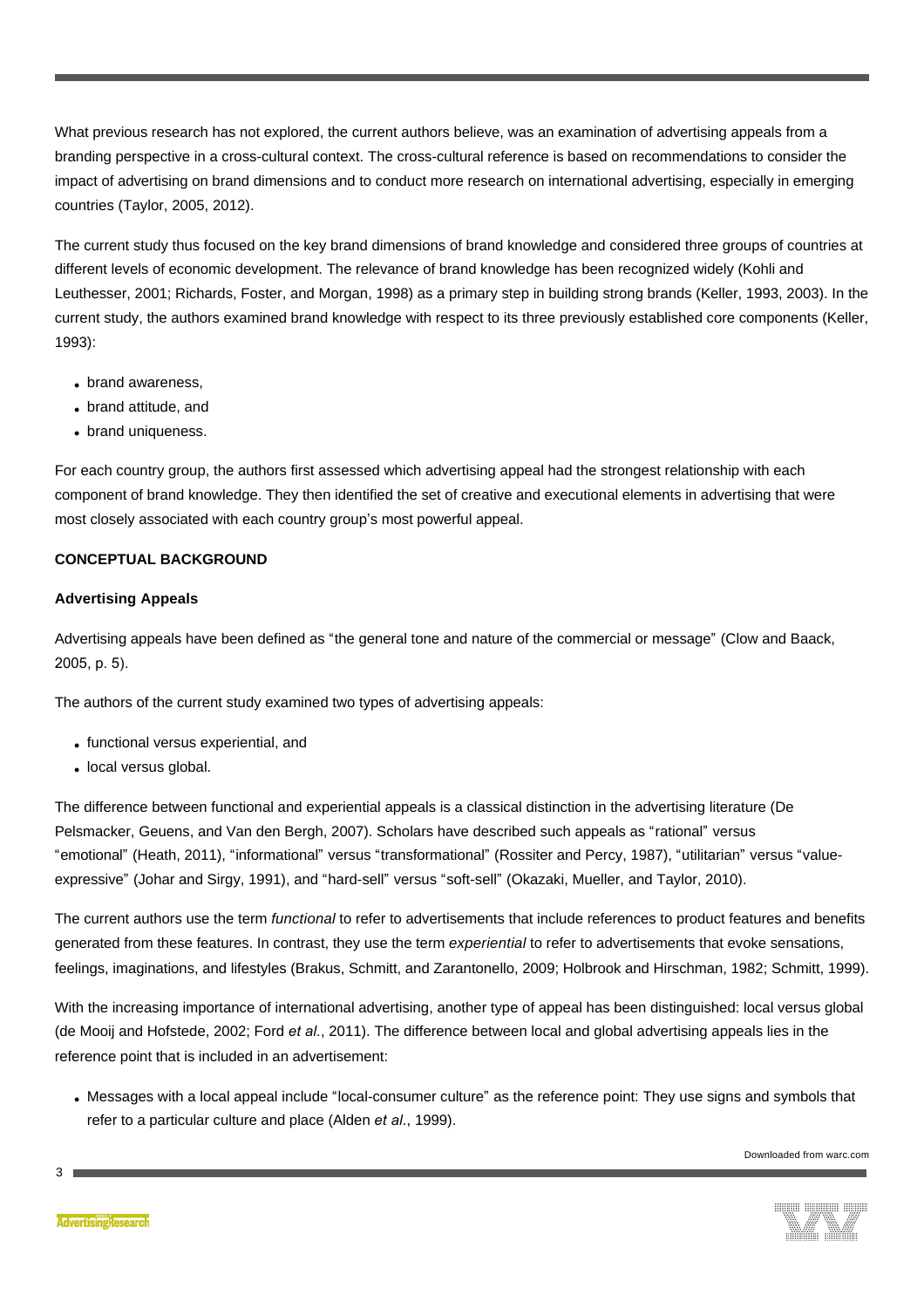• Messages with a global appeal refer to a "global-consumer culture:" They convey meanings that are identified and recognized universally (Alden *et al.*, 1999).

# **Advertising Appeals and the Persuasion Process**

The general model of advertising persuasion can be described as a process that proceeds from consumers' exposure to an advertising message to their behavior, with internal cognitive and affective responses acting as mediators (Vakratsas and Ambler, 1999). Advertising messages that are part of this process can vary in terms of advertising appeals: For example, functional and experiential messages deliver different kinds of information, as do locally focused and global advertisements.

Researchers have examined the effects of these appeals on consumer behavior in terms of an advertisement's persuasive power. There is evidence that both functional and experiential appeals (Heath, 2011) and local and global appeals (Ford *et al.*, 2011; Hornikx and O'Keefe, 2009) can affect consumer behavior.

Depending on the type of appeal used, however, the effects on the cognitive and affective aspects of consumer processing and behavior may vary. The literature has suggested that functional messages result mainly in cognitive consumer responses, such as comprehension (Laskey, Fox, and Crask, 1994; Mick, 1992) and beliefs (Beltramini, 1988; Beltramini and Evans, 1984). Messages that are mainly experiential result in an affective response, such as mood modification and emotional engagement (Ellen and Bone, 1998).

With regard to local and global appeals, the literature has provided evidence that these kinds of advertisements generate an affective response (Zhou and Belk, 2004). The global appeal also generates a cognitive response. There is no agreement in the literature, however, about which response is stronger. In some scenarios, the cognitive response is stronger than the affective (Chang, 2008); others have demonstrated the predominance of the affective response over the cognitive one (Dimofte, Johansson, and Ronkainen, 2008).

If the process described above is the general one, it is important to put it into the context of the effects of advertising appeals possibly differing across markets. The literature has provided evidence that

- . the persuasive power of functional messages is stronger in new markets, where consumers aim to learn about product attributes and benefits, yet
- . the persuasive power of experiential appeals is stronger in more mature markets, where consumers are familiar with problems and solutions provided by products and, therefore, attach more importance to the emotional aspects in the advertisement (Chandy *et al.*, 2001).

The effectiveness of local and global appeals mainly has been studied in relation to emerging countries. Although various contributions have highlighted the beneficial effects of local appeals, the literature seems to acknowledge a stronger persuasive power to messages with a global appeal (Ford *et al.*, 2011). These messages reflect a global brand positioning; global brands are viewed as an opportunity to acquire and demonstrate participation in an aspired-to "global consumer culture" (Alden *et al.*, 1999) and as "passports to global citizenship" (Strizakova, Coulter, and Price, 2008).

# **Advertising Appeals and Brand Knowledge**

Although scholars have acknowledged that advertising is an instrument that can be used to build strong brands (Keller, 1998, 2009; Miller and Berry, 1998), few studies have examined the impact of different types of advertising appeals from a branding



 $\overline{A}$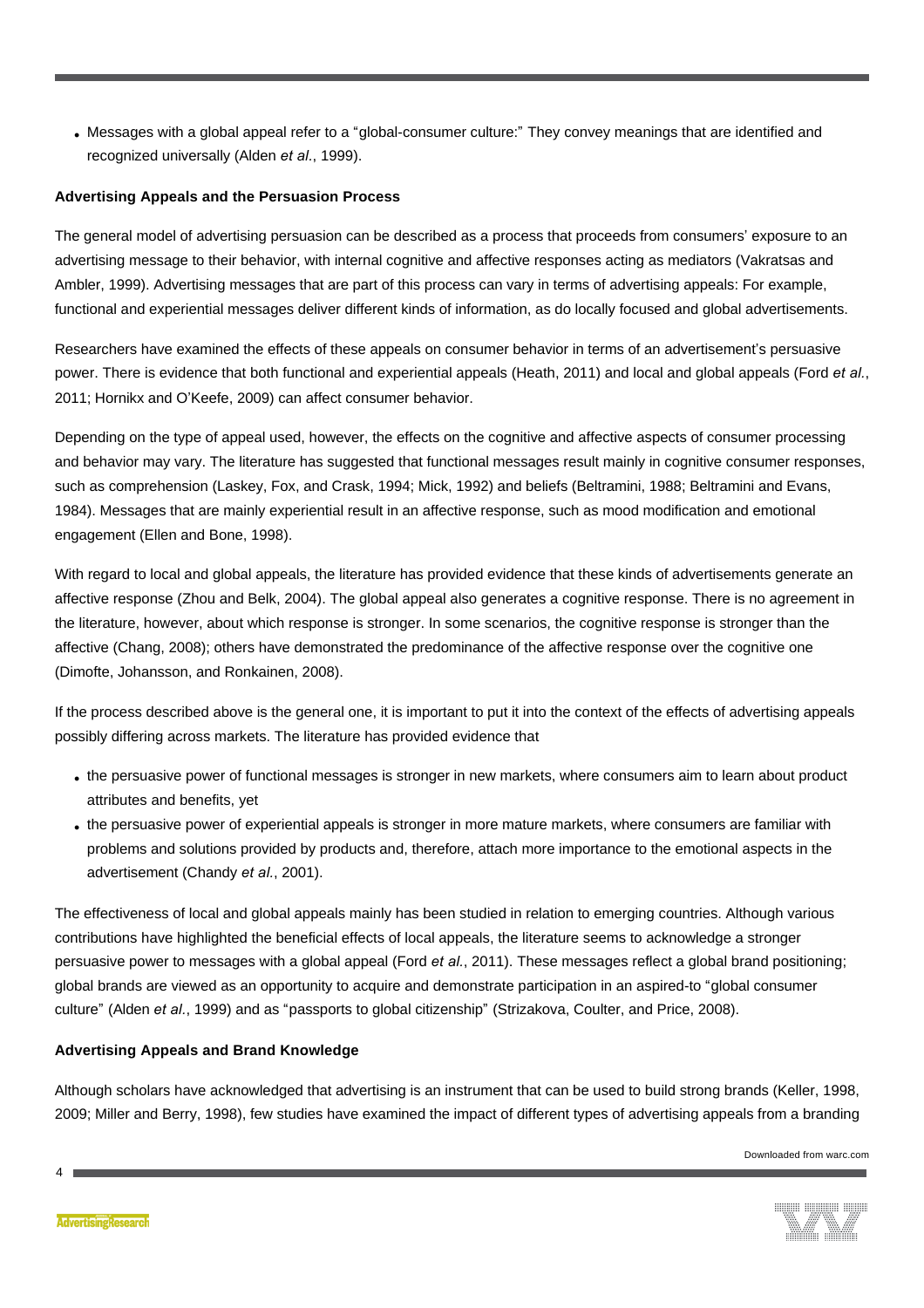perspective, the authors of the current study believe. Building a strong brand means, first of all, building brand knowledge (Keller, 1993). Brand knowledge has been conceptualized as consisting of a brand node in the memory of consumers to which a variety of associations are linked (Keller, 1993).

Scholars typically have considered the effects of specific creative or executional elements on components of brand knowledge, namely brand recall and brand attitudes (Keller, 1993). Few studies to date, however, have examined the overall impact of functional and experiential appeals on components of brand knowledge; even fewer have examined this across countries.

Both types of appeals positively impact brand recall. The type of appeal that stimulates brand recall in the strongest way, however, depends on the consumer's levels of involvement (Dens and De Pelsmacker, 2010a, 2010b). Further, the strongest impact on brand attitudes is given by commercials combining informational and emotional contents (Janssens and De Pelsmacker, 2005).

In relation to local and global appeals, most contributions indicate a positive effect of global appeals on both brand recall and attitudes (Ahn and La Ferle, 2008; Tai and Pae, 2002). These contributions, however, usually have focused on one or just a few countries.

# **HYPOTHESES DEVELOPMENT**

To develop their conceptual model, the current authors combined the advertising-persuasion process presented above with the components of brand knowledge (See Figure 1). Different advertising appeals (functional versus experiential; local versus global) were related to the core components of brand knowledge (brand awareness, brand attitude, and brand uniqueness).





Consistent with the advertising literature, these relationships were mediated by consumers' internal cognitive and affective responses that varied across country groups.

With regard to functional and experiential appeals, the authors followed the literature that reported a stronger persuasive power of experiential appeals in older markets and a stronger persuasive power of functional appeal in new markets:

H1: The experiential appeal has a stronger relationship with the components of brand knowledge in countries at higher levels of economic development, whereas the functional appeal has a stronger relationship with these components in countries at

Downloaded from warc.com



**AdvertisingResearch**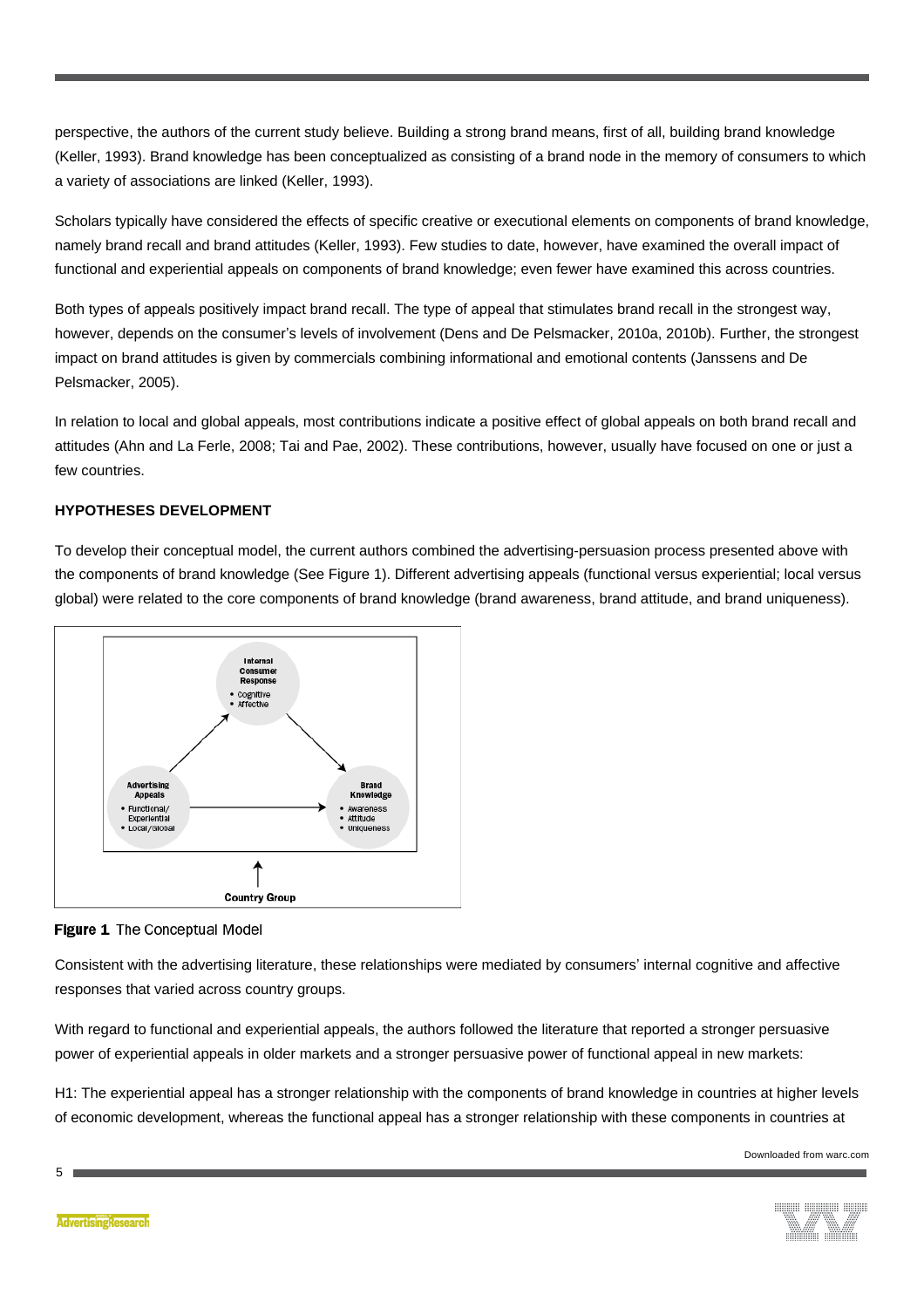lower levels of economic development.

The authors also took into account mediation processes related to both functional and experiential appeals. They aimed to be consistent with the literature on the advertising persuasion process, which highlights the importance of cognitive responses for functional messages and affective responses for experiential messages:

H2: Consumer affective responses mediate the relationship between the experiential appeal and the components of brand knowledge, whereas consumer cognitive responses mediate the relationship between the functional appeal and such components.

With regard to local and global appeals, the authors developed a hypothesis in line with the majority of contributions (Alden *et al.*, 1999; Ford *et al.*, 2011; Strizakova *et al.*, 2008), which showed the positive effects of global appeals in emerging countries:

H3: The global appeal—compared to the local appeal—has a stronger relationship with the components of brand knowledge in countries at lower levels of economic development.

The authors expected to find mediation processes associated with global appeal:

H4: Both consumer cognitive and affective responses mediate the relationship between the global appeal and the components of brand knowledge.

# **METHODOLOGY**

### **Television Commercials**

The current study was based on an analysis of 257 television commercials of household cleaner brands from 23 countries: Argentina (number of advertisements = 9), Australia (3), Brazil (3), Chile (4), China (15), France (27), Germany (2), India (46), Indonesia (5), Italy (21), Mexico (3), Morocco (1), Netherlands (12), Pakistan (2), Philippines (2), Poland (11), Russia (22), South Africa (8), Saudi Arabia (1), Thailand (19), Turkey (13), United Kingdom (26), and Vietnam (2).

The 257 television commercials, which were provided by a multinational "fast-moving consumer goods" (FMCG) company, represented the set of advertisements developed by/for the company in the period between January 2007 and August 2010. (FMCG are products that are sold quickly and at relatively low cost.)

Of these commercials, 183 were judged eligible to go on air based on the company's evaluation criteria, and only 84 actually were aired in that period. The inclusion of commercials varying in terms of performance is consistent with other contributions in the advertising literature (Stewart and Furse, 1985) and should be regarded positively, as it ensures variability in the dataset. All the commercials were tested through both content analysis and consumer survey, as explained next.

#### **Content Analysis**

The 257 commercials were coded by two advertising experts (one academic and one practitioner) between October 2010 and April 2011, using an agreed coding scheme. Neither the academic nor the practitioner was aware of the objectives of the current research at the time of coding. The coding scheme was structured into two parts:

• Part 1 included questions to test the authors' hypotheses and understand to which degree commercials were

Downloaded from warc.com

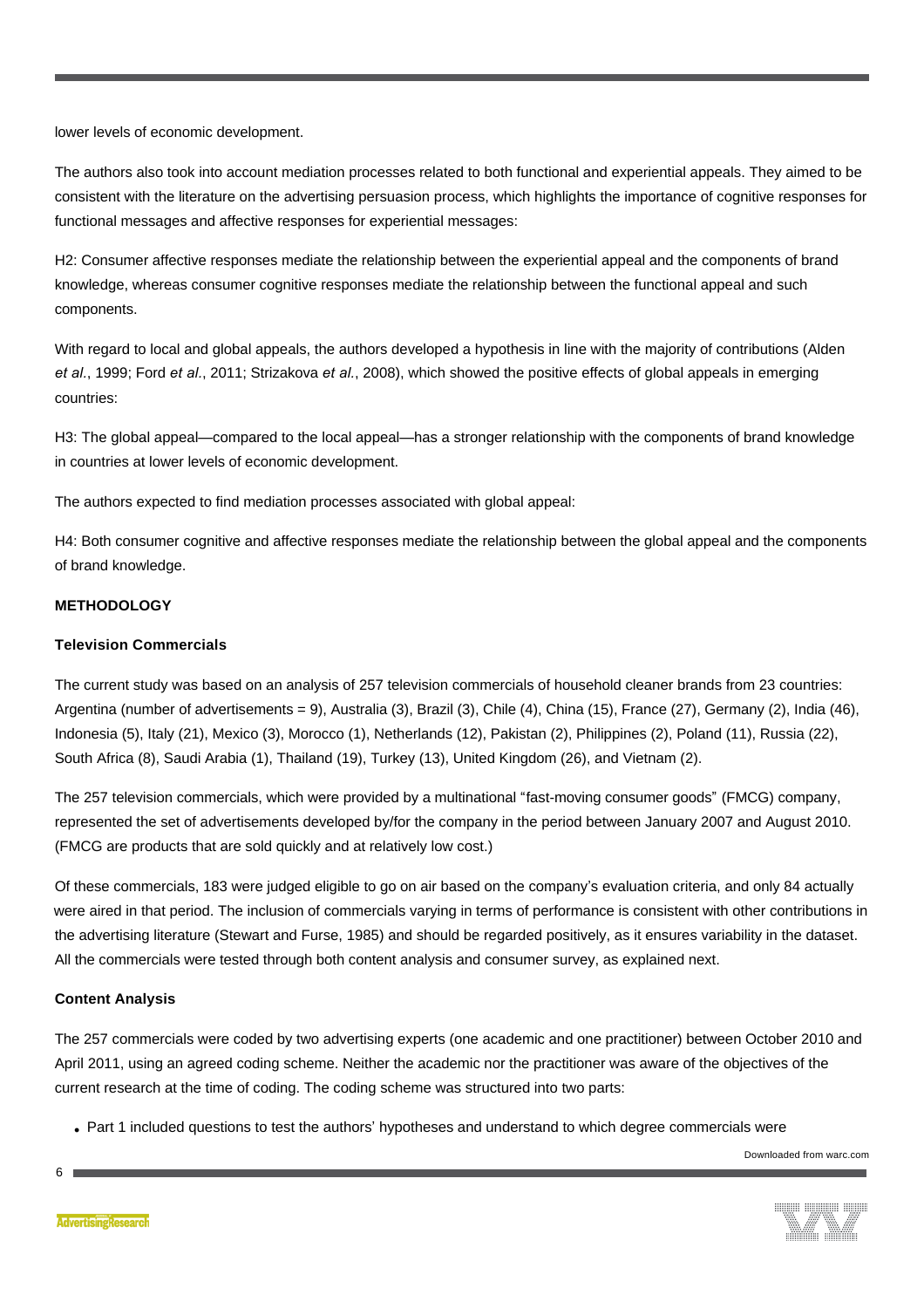functional/experiential and local/global; and

• Part 2 included questions on creative and executional elements, which were useful for understanding the relationship between advertising elements and advertising appeals.

In total, the scheme included 123 questions; the ones used by the authors in the current paper are reported in the Appendix, Section A. The coding scheme was given to the two experts, who coded the television commercials independently. The scripts for the television commercials that were not written in English were translated into English through a back-translation process to provide consistency to the study. The quality of the coding was assessed by following Kassarjian (1997) and Rust and Cooil (1994).

As the coding scheme included different response formats, the assessment was performed separately for metric and two-, three-, and four-category questions. The portion of interjudge agreement was of 0.91 for metric questions, which is considered as "satisfying" (Kassarjian, 1997).

In the case of categorical variables, the portion of interjudge agreement was of 0.94 (two-category questions), 0.86 (threecategory), and 0.80 (four-category), which correspond to PRL measures of, respectively, 0.94, 0.89, and 0.86 (Rust and Cooil, 1994). As PRL is comparable to Cronbach's alpha, the measures obtained also indicated "satisfactory" data quality (Nunnally, 1978). The coders resolved all the conflicts and developed an agreed coding that was used in the analysis that follows.

# **Consumer Survey**

Each of the 257 television commercials was tested in a given country by a leading international research firm between January 2007 and August 2010. For each advertisement test, a sample of 150 consumers, who were representative of the category buyers, was used. All data in the dataset were indexed against country norms. This meant that the data from different countries were comparable and that there was no "country fixed-effect." Consumers' responses to television commercials were assessed through various measures (See Appendix, Section B):

- the degree of enjoyment when watching the advertisement (referred to as "enjoyment");
- . the ease of understanding the advertisement ("understanding"); and
- <sup>l</sup> the capability of the advertisement to make the advertised brand memorable ("branding"), appealing ("appeal"), and different from competitors ("different").

As the scales included in the consumer survey were industry-derived, it was necessary to conduct a pretest and establish a connection between such scales and similar ones derived from the advertising literature (See Appendix, Section C). After showing high and significant correlations between industry- and literature-derived scales, the consumer survey dataset was merged with the content-analysis one. The merged dataset was used in the analysis presented next.

# **Classification of Countries**

The researchers conducted their analysis separately for different country groups. Based on each country's score on 2010's GDP per capita [\(www.imf.org](http://www.imf.org/)), the researchers built three groups of countries at different levels of economic development:

- <sup>l</sup> "high-GDP countries" (average per-capita GDP of 42,309.68 US\$)—Australia, France, Germany, Italy, Netherlands, and UK (*N* of advertisements = 91);
- <sup>l</sup> "mid-GDP countries" (average per-capita GDP of 11,318.83 US\$)—Argentina, Brazil, Chile, Mexico, Poland, Russia,

Downloaded from warc.com

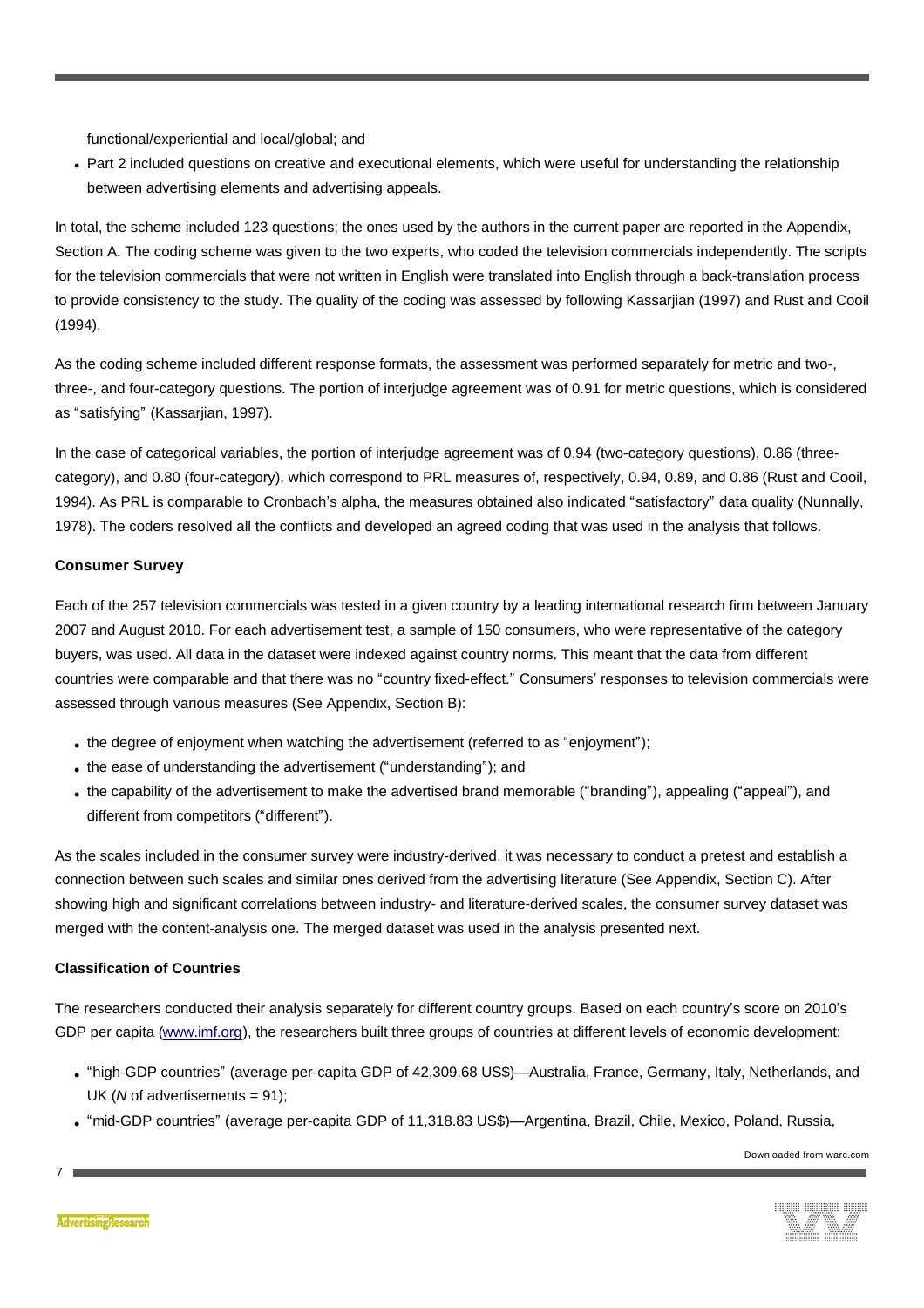Saudi Arabia, and Turkey (*N* of advertisements = 66); and

<sup>l</sup> "low-GDP countries" (average per-capita GDP of 3,131.29 US\$)—China, India, Indonesia, Morocco, Pakistan, Philippines, South Africa, Thailand, and Vietnam (*N* advertisements = 100).

#### **ANALYSIS AND RESULTS**

The authors organized their analysis and results into two parts.

Part I examined which advertising appeal has a stronger relationship with which components of brand knowledge in each group of countries.

Part 2 explored the relationship between advertising elements and each country group's most powerful appeal.

# **PART 1**

#### **Advertising Appeals and Brand Knowledge**

In the first part of the analysis, the authors examined the relationship between advertising appeals and the components of brand knowledge. They used advertising appeals as independent variables and the components of brand knowledge as dependent variables, and they performed this analysis for each country group. $1$ 

Specifically, the authors regressed each component of brand knowledge against advertising appeals (See Table 1).<sup>2</sup> If they found a significant relationship ( $p < 0.10$ ), they checked for mediation effects by cognitive (COG) and affective (AFF) consumers' responses using the SPSS INDIRECT macro (Preacher and Hayes, 2008; See Table 2).

#### TABLE 1

Relationships between Advertising Appeals and the Components of Brand Knowledge

| <b>Variables</b><br>Dependent |                                                          | <b>High-GDP Countries</b> |            |       | <b>Mid-GDP Countries</b> |           |       | <b>Low-GDP Countries</b>                                                                                                |            |       |  |
|-------------------------------|----------------------------------------------------------|---------------------------|------------|-------|--------------------------|-----------|-------|-------------------------------------------------------------------------------------------------------------------------|------------|-------|--|
|                               |                                                          |                           |            |       |                          |           |       | Independent Unstd. Beta Std. Beta Model R <sup>2</sup> Unstd. Beta Std. Beta Model R <sup>2</sup> Unstd. Beta Std. Beta |            |       |  |
| Brand<br>Awareness            | Functional                                               | 0.193                     | 0.024      | 0.1%  | 2.817                    | 0.153     | 16.8% | 1.593                                                                                                                   | 0.084      | 6.4%  |  |
|                               | Experiential                                             | $-0.458$                  | $-0.055$   |       | 6.307                    | 0.421     |       | 1.815<br><b>A P A R P A R P A R P A R P A R P A R P A R P A R P A R P A R P</b>                                         | 0.127      |       |  |
|                               | Local/global                                             | $-0.552$                  | $-0.067$   |       | $-0.603$                 | $-0.040$  |       | 4.253                                                                                                                   | 0.252      |       |  |
| Brand<br>Attitude             | Functional<br><b>A P A R P A R P A R P A P A R P A R</b> | 2.196                     | 0.186<br>. | 10.1% | 1.410                    | 0.093<br> | 11.8% | 2.244                                                                                                                   | 0.171<br>. | 10.6% |  |
|                               | Experiential                                             | 3,393                     | 0.281      |       | 4.245                    | 0.343     |       | 1.356                                                                                                                   | 0.137      |       |  |
|                               | Local/global                                             | 1.119                     | 0.095      |       | 0.361                    | 0.029     |       | 3.762                                                                                                                   | 0.321      |       |  |
| Brand<br>Uniqueness           | Functional                                               | 1.182                     | 0.067      | 10.5% | $-3.702$                 |           | 21.9% | $-0.251$                                                                                                                | -0.016     | 12.3% |  |
|                               | Experiential                                             | 5.539                     | 0.331      |       | 3.906                    | 0.349     |       | $-2.071$                                                                                                                | $-0.197$   |       |  |
|                               | Local/global                                             | $-2.340$                  |            |       | 635                      |           |       |                                                                                                                         |            |       |  |

.<br>ters in boldface are significant at p < 0.01. Parameters in italics are significant at p < 0.05. Underlined parameters are significant at p < 0.10.



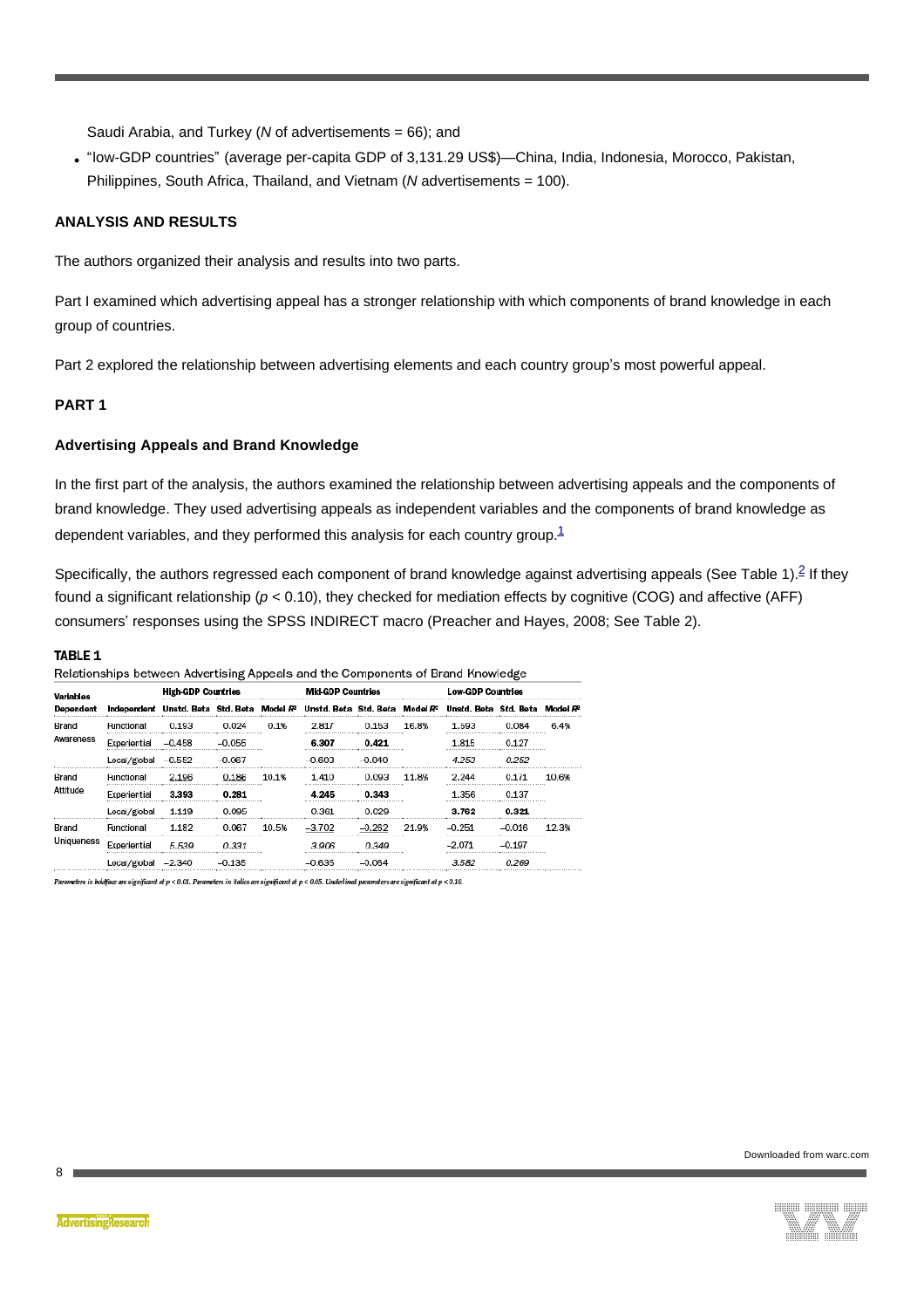#### TARI F 2

|                      | <b>Variables</b>    |              | Total<br>effect | IV to MEDs   |                                | Direct effects of<br><b>MEDs to DV</b> |                     | Direct<br>effect | Indirect effect of <b>V</b> to DV via<br><b>MEDS</b> |                     |                     |                         |
|----------------------|---------------------|--------------|-----------------|--------------|--------------------------------|----------------------------------------|---------------------|------------------|------------------------------------------------------|---------------------|---------------------|-------------------------|
| Country<br>Group     | DV                  | IV           | of IV<br>to DV  | IV to<br>COG | IV to<br><b>AFF</b>            | COG to<br>DV                           | <b>AFF</b><br>to DV | of IV<br>to DV   | Total                                                | IV to DV<br>via COG | IV to DV<br>via AFF | Model<br>R <sup>2</sup> |
| High-GDP             | Brand attitude      | Functional   |                 | 1.322 2.165  |                                | $0.533 - 0.108$                        | 0.921               |                  | 1.066 0.256                                          | $-0.235$            | 0.491               | 57.45%                  |
| Countries            | Brand attitude      | Experiential |                 | 2.977 0.405  |                                | 2.279 -0.074                           | 0.892               | 0.974            | 2.003                                                | $-0.030$            | 2.033               | 57.30%                  |
|                      | Brand<br>uniqueness | Experiential |                 | 4.786 2.253  |                                | $3.649 - 0.157$                        | 0.7314              |                  | 2.470 2.316                                          | $-0.353$            | 2.669               | 25.22%                  |
| Mid-GDP<br>Countries | Brand<br>awareness  | Experiential |                 | 5.636 1.210  |                                | 3.793 0.551                            | 0.377               |                  | 3.539 2.098                                          | 0.667               | 1.431               | 37.32%                  |
|                      | Brand attitude      | Experiential |                 | 4.111 1.210  | 3.793                          | 0.204                                  | 0.626               | 1.489            | 2.622                                                | 0.246               | 2.376               | 42.29%                  |
|                      | Brand<br>uniqueness | Functional   | $-4.899$ 3.358  |              | $-0.980$                       | 0.192                                  | 0.469               | $-5.085$ 0.186   |                                                      | 0.645               | $-0.4592$ 42.03%    |                         |
|                      | Brand<br>uniqueness | Experiential |                 | 4.410 1.612  | 3.232                          | 0.037                                  | 0.427               |                  | 2.968 1.4414                                         | 0.060               | 1.381               | 34.46%                  |
| Low-GDP<br>Countries | Brand<br>awareness  | Local/global |                 | 3.824 2.576  |                                | 4.060 0.393                            | 0.748               | $-0.223$ 4.047   |                                                      | 1.013               | 3.034               | 62.22%                  |
|                      | Brand attitude      | Local/global |                 | 3.342 2.557  | 4.050                          | 0.131                                  | 0.637               |                  | $0.429$ 2.914                                        | 0.335               | 2.579               | 64.41%                  |
|                      | Brand<br>uniqueness | Local/global |                 |              | 3.954 3.247 5.377 0.130 -0.230 |                                        |                     |                  | 3.656 0.299                                          | 0.423               | $-0.124$            | 10.27%                  |

Cognition and Affect in the Relationships between Advertising Appeals and Brand Knowledge

"MED" stands for "mediator." All coefficients are unstandardized.<br>Parameters in teddface are significant at p < 0.01. Parameters in italics are significant at p < 0.05. Underlined parameters are significant at p < 0.10.

#### **Advertising Appeals and Brand Awareness**

In high-GDP countries, brand awareness was not significantly related to any of the three appeals (all *p* values > 0.10).

In mid-GDP countries, brand awareness was significantly related only to the experiential appeal (beta  $= 6.307$ ,  $p < 0.01$ ). Mediation analysis indicated that COG consumer response did not mediate this relationship, although it was significantly related to brand awareness (beta =  $0.551$ ,  $p < 0.01$ ).

AFF consumer response, however, did partially mediate the relationship between the experiential appeal and brand awareness. When AFF was included in the model, the relationship between the experiential appeal and brand awareness was weaker but still significant. The total effect of the experiential appeal to brand awareness was equal to 5.536 (*p* < 0.05). The direct effect was 3.539, and the indirect effect, via AFF, was 1.431 (both *p* values < 0.05).

In low-GDP countries, brand awareness was significantly related to the local/global appeal (beta = 4.253, *p* < 0.05). Functional and experiential appeals were not significantly related to this component of brand knowledge (both *p* values > 0.10). Mediation analysis indicated that both COG and AFF fully mediated the relationship between the local/global appeal and brand awareness. This meant that the effect from the local/global appeal to brand awareness was only indirect. The total indirect effect was equal to 4.047, of which 1.013 was associated with COG and 3.034 (all *p* values < 0.01) with AFF.

#### **Advertising Appeals and Brand Attitude**

In high-GDP countries, brand attitude was significantly related to functional (beta =  $2.196$ ,  $p < 0.10$ ) and experiential (beta = 3.393, *p* < 0.01) appeals. It was not significantly related to the local/global appeal (*p* > 0.10). Based on the INDIRECT procedure, the functional appeal was not significantly related to brand attitude ( $p > 0.10$ ) and, consequently, there could not be any mediation effect by COG or AFF. With respect to the relationship between the experiential appeal and brand attitude, there was a full mediation of AFF (but not of COG). When AFF was included as an explicative variable of brand attitude, the effect from the experiential appeal to brand attitude was only indirect through AFF (beta =  $2.003$ ,  $p < 0.05$ ).

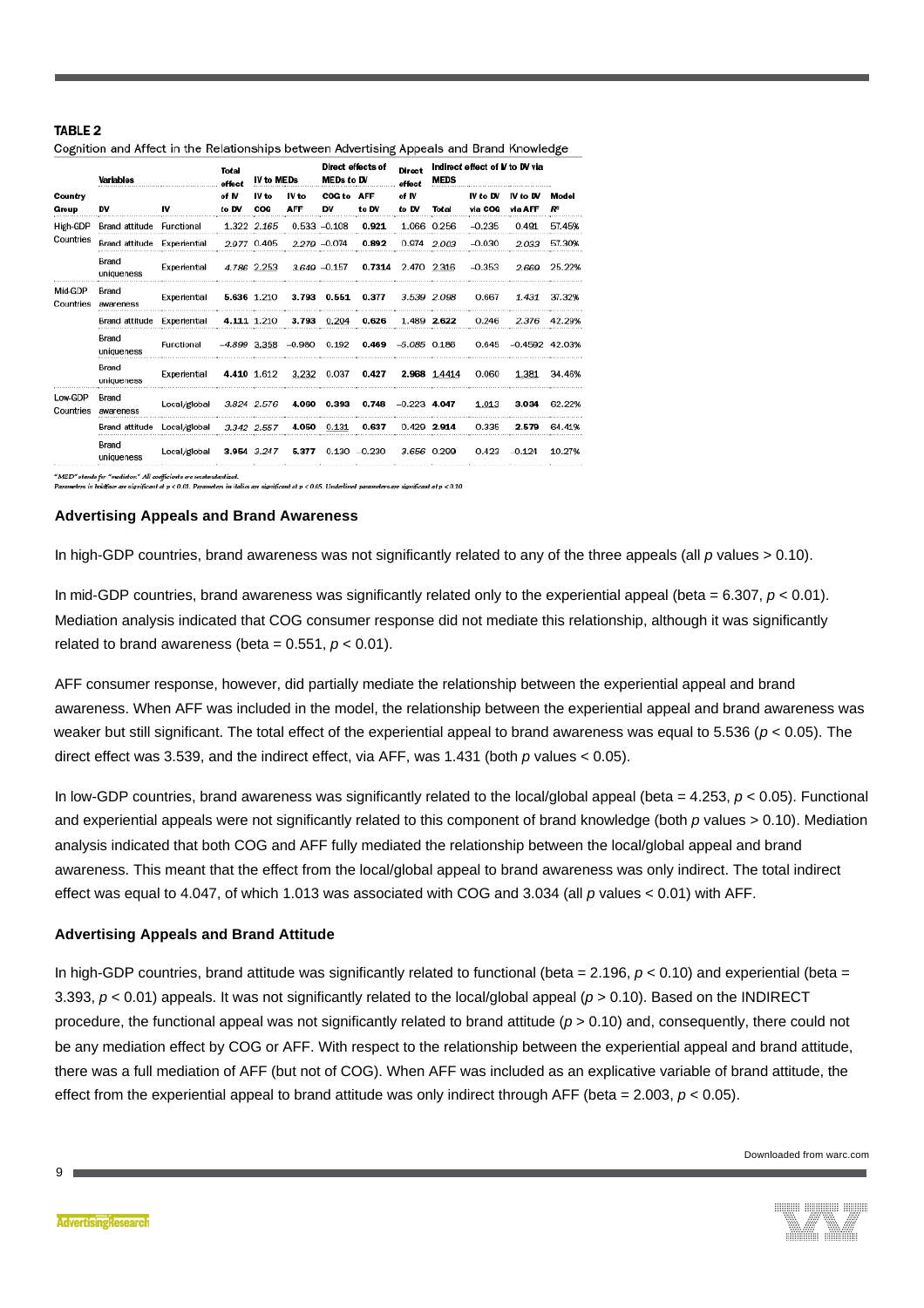In mid-GDP countries, brand attitude was significantly related only to the experiential appeal (beta  $= 4.245$ ,  $p < 0.01$ ). Mediation analysis indicated that AFF fully mediated this relationship. The effect from the experiential appeal to brand attitude was only indirect through AFF (beta = 2.376,  $p < 0.05$ ). COG did not have any significant mediating effect ( $p > 0.10$ ).

In low-GDP countries, brand attitude was significantly related to the local/global appeal (beta = 3.762, *p* < 0.05). Neither the functional nor the experiential appeal was significantly related to brand attitude. Mediation analysis indicated that only AFF mediated the relationship between the local/global appeal and brand attitude. The indirect effect of the local/global appeal to brand attitude, via COG, was not significant (*p* > 0.10), although there was a significant relationship between such appeal and COG (beta = 2.557,  $p < 0.05$ ) and between COG and brand attitude (beta = 0.131,  $p < 0.10$ ). AFF was a full mediator of the relationship, however. The effect from the local/global appeal to brand attitude was only indirect through AFF (beta = 2.579, *p*  $< 0.01$ ).

# **Advertising Appeals and Brand Uniqueness**

In high-GDP countries, brand uniqueness was significantly related to the experiential appeal (beta  $= 5.539$ ,  $p < 0.05$ ). Functional and local/global appeals were not significantly related to this component of brand knowledge (both *p* values > 0.10). Mediation analysis indicated that AFF fully mediated the relationship between the experiential appeal and brand uniqueness. The effect from the experiential appeal to brand uniqueness was only indirect through AFF (beta = 2.669, *p* < 0.05). COG did not have any significant mediating effect (*p* > 0.10).

In mid-GDP countries, brand uniqueness was positively related to the experiential appeal (beta = 3.906, *p* < 0.05) and negatively related to the functional appeal (beta = –3.702, *p* < 0.10). There was no significant relationship between brand uniqueness and the local/global appeal (*p* > 0.10). With respect to the functional appeal, mediation analysis indicated that neither COG nor AFF mediated the relationship with brand uniqueness, although there was a significant relationship between the functional appeal and COG (beta =  $3.358$ ,  $p < 0.10$ ) and between AFF and brand uniqueness (beta =  $0.469$ ,  $p < 0.01$ ).

AFF (but not COG), however, partially mediated the relationship between the experiential appeal and brand uniqueness. When AFF was included in the model, the relationship between the experiential appeal and brand uniqueness was weaker but still significant. The total effect of the experiential appeal to brand uniqueness was equal to  $4.410$  ( $p < 0.01$ ). The direct effect was 2.968 (*p* < 0.01), and the indirect effect, via AFF, was 1.381 (*p* < 0.05).

In low-GDP countries, brand uniqueness was significantly related only to the local/global appeal (beta  $= 3.582$ ,  $p < 0.05$ ). Mediation analysis showed that there was not mediation by COG or AFF, although both COG and AFF were significantly related to the local/global appeal (respectively, beta =  $3.247$ ,  $p < 0.05$ ; beta =  $5.377$ ,  $p < 0.01$ ).

#### **Discussion**

Overall, the analysis largely supported the authors' hypotheses.

H1: The experiential appeal has a stronger relationship with the components of brand knowledge in countries at higher levels of economic development, whereas the functional appeal has a stronger relationship with these components in countries at lower levels of economic development.

In fact, the researchers found, the relationship between the experiential appeal and the components of brand knowledge was stronger in mid-GDP rather than high-GDP countries.

 $10<sub>1</sub>$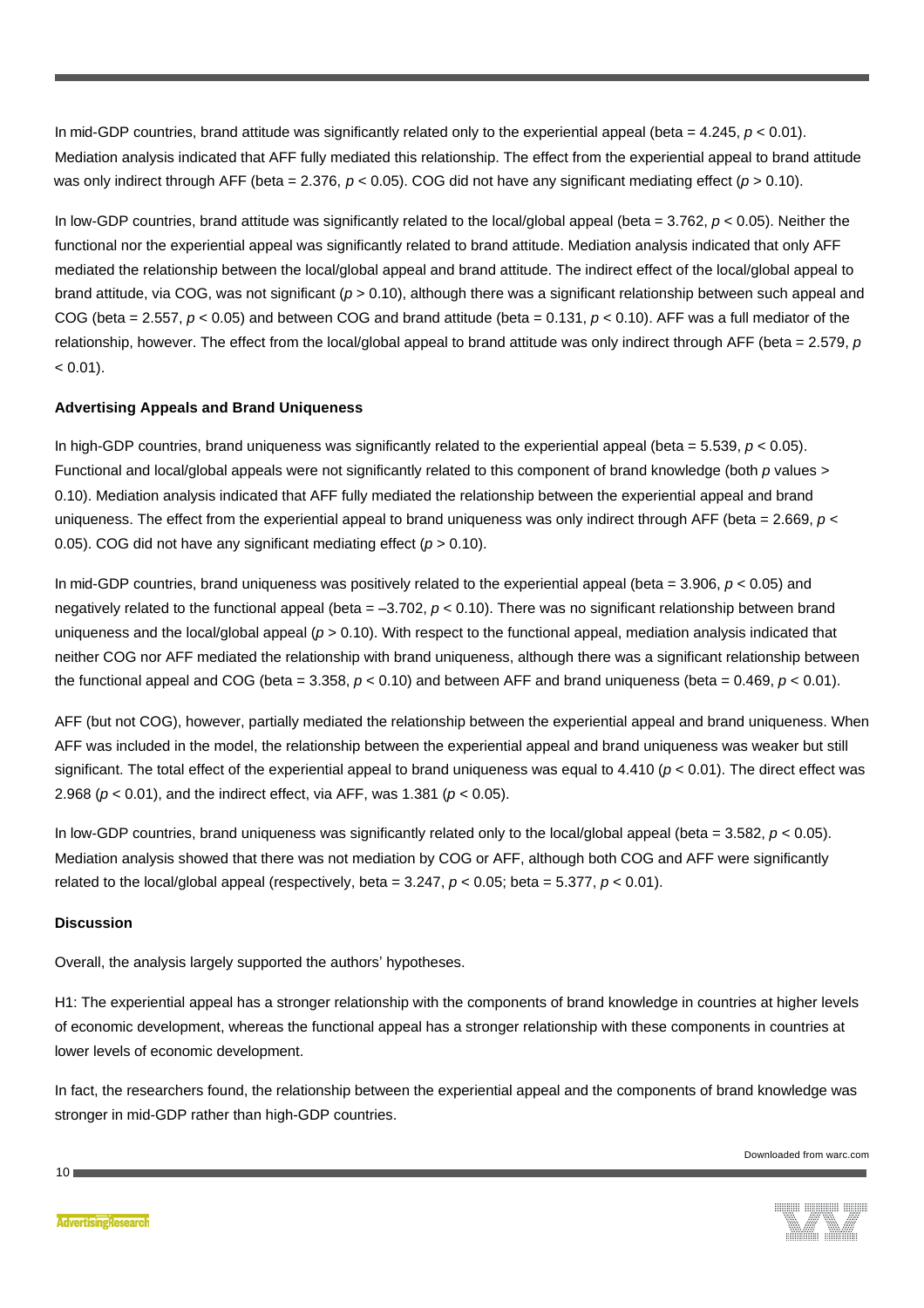Specifically, in high-GDP countries, the experiential appeal was significantly related to brand attitude and brand uniqueness but not brand awareness. This effect may have resulted from the fact that consumers in high-GDP countries are familiar with this type of appeal, as they have been exposed to many of such stimuli over the last decades (Schmitt *et al.*, 2003).

In mid-GDP countries, however, the experiential appeal had a significant relationship with all the components of brand knowledge—not only brand attitude and brand uniqueness but brand awareness.

This greater power of the experiential appeal may be explained by the fact that, as in high-GDP countries, consumers from mid-GDP countries are "experience seekers" (Hirschman, 1986) but, differently from mid-GDP countries, they are less familiar with this type of appeal.

In fact, when consumers are exposed to an advertising appeal that is novel within their culture, the message has a stronger persuasive power (Aaker and Williams, 1998).

H2: Consumer affective responses mediate the relationship between the experiential appeal and the components of brand knowledge, whereas consumer cognitive responses mediate the relationship between the functional appeal and such components.

Consistent with H2, the analysis showed that the relationship between the experiential appeal and the components of brand knowledge always was mediated by consumers' affective response in both groups of countries (high-GDP and mid-GDP).

With respect to the functional appeal in H1, the analysis revealed that this type of appeal did not have any significant relationship with the components of brand knowledge in low-GDP countries. Instead, it had a weak positive relationship with brand knowledge in high-GDP countries and a moderate negative relationship with brand knowledge in mid-GDP countries.

The weak/positive or moderate/negative relationship between the functional appeal and the components of brand knowledge in, respectively, high-GDP and mid-GDP countries is a reflection of the strong orientation of these countries toward the experiential approach. This finding is consistent with the idea that post-modern consumers desire experiences rather than products and their functionality (Hirschman, 1986; Holbrook and Hirschman, 1982; Pine and Gilmore, 1999; Schmitt, 1999). As a result, what these post-modern consumers look for in an advertising message is "an experience."

The authors of the current study, however, did not find any significant relationship between the functional appeal and the components of brand knowledge in low-GDP countries, contrary to their expectations. This finding suggested that, even though consumers in these countries may have been more concerned about the functionality of products rather than experiences attached to brands, the functional appeal seemed not useful to build brand knowledge.

To that aim, the global appeal seemed to be more effective.

H3: The global appeal, compared to the local appeal, has a stronger relationship with the components of brand knowledge in countries at lower levels of economic development.

In fact, the global appeal proved to have a stronger relationship with the components of brand knowledge in low-GDP countries. Here, the global appeal had a positive relationship with all the components of brand knowledge—brand awareness, brand attitude, and brand uniqueness. This finding is consistent with previous research that has shown that consumers in emerging markets prefer nonlocal brands (Batra *et al.*, 2000) as they attach aspirational values to global brands (Alden *et al.*,

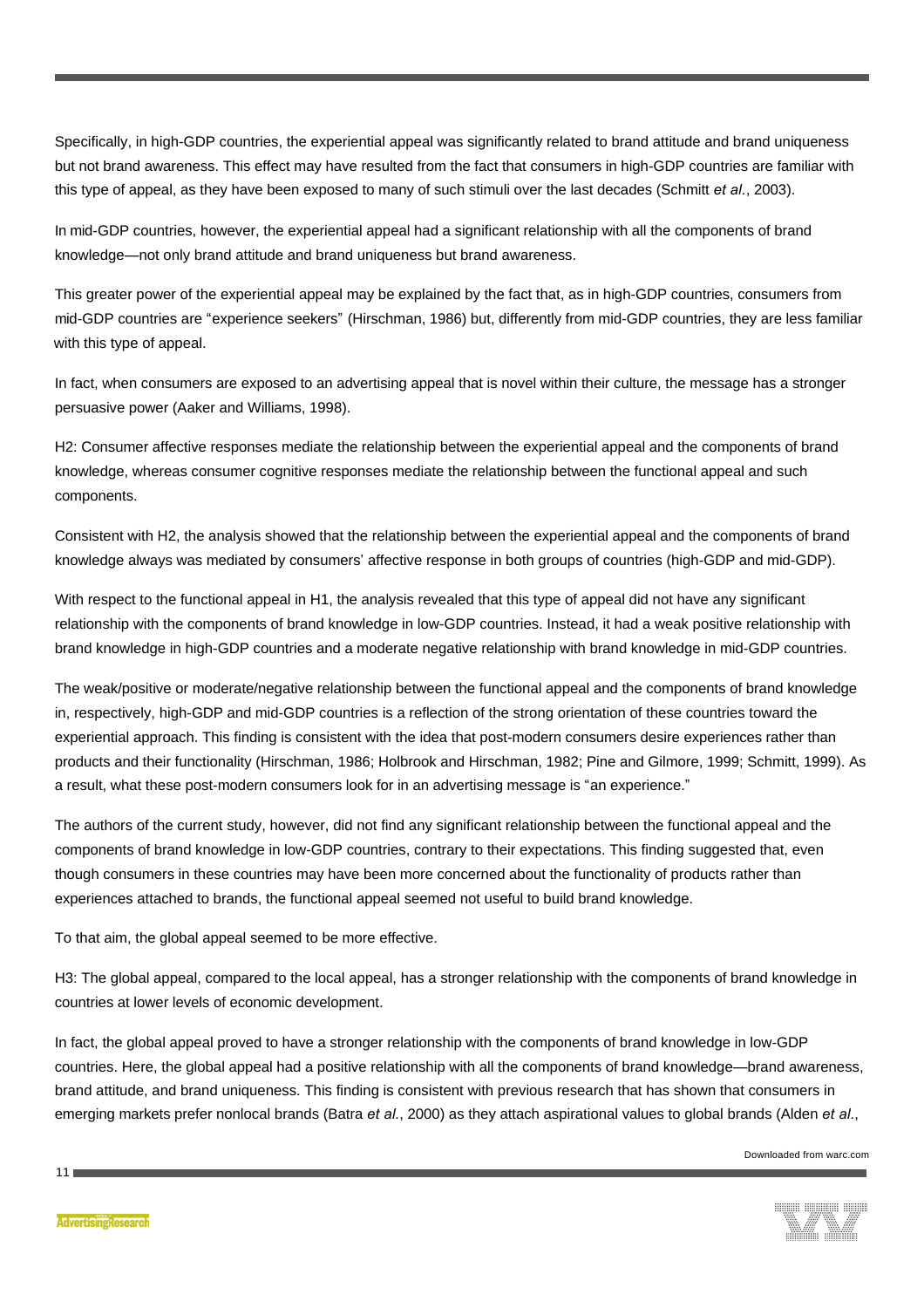1999; Strizakova *et al.*, 2008).

As expected, the global appeal did not have any significant relationship with the components of brand knowledge in high-GDP or mid-GDP countries. This null effect may have been due to the fact that "global consumer culture" is a synonym for Western or Westernized culture, in terms of symbols and meanings conveyed (Alden *et al.*, 1999).

For consumers who already or increasingly are part of this "global consumer culture," advertising appeals with a global approach represent the standard in advertising.

H4: Both consumer cognitive and affective responses mediate the relationship between the global appeal and the components of brand knowledge.

The relationship between the global appeal and components of brand knowledge was mediated by consumer's affect (for brand awareness and brand attitude) and cognition (only for brand awareness).

This result directionally confirmed earlier scenarios in which the perceived brand "globalness" had exerted its strongest effect on purchase intention through perceptions of superiority quality but also through status and prestige (Steenkamp, Batra, and Alden, 2003).

The stronger relationship (consumers' affect versus cognition) that the current authors have found underlines the key role that consumer emotions—such as belonging and pride—have in the process.

# **ANALYSIS AND RESULTS: PART 2**

The current study so far has shown which advertising appeal has a stronger relationship with which components of brand knowledge in each group of countries.

But what are the advertising elements that are associated with such appeals?

#### **Advertising Elements and Advertising Appeals**

In the second part of the analysis, the authors explored the relationship between advertising elements and each country group's most powerful appeal. To do so, they performed regression analyses of advertising appeals against each category of advertising elements.

Advertising elements were the independent variables, and advertising appeals were the dependent variables.

For each country group, the researchers selected the one that, from previous analysis, had emerged as the one with a stronger relationship with brand knowledge—that is, the experiential appeal for both high- and mid-GDP countries and the global appeal for the low-GDP countries.

Even though the experiential appeal emerged as the one with a stronger relationship with brand knowledge in both high-GDP and mid-GDP countries, the researchers performed this analysis separately for the two country groups (See Table 3). At the time of this study, research on advertising elements and experiential appeals had been conducted mostly in Western countries, and there was no evidence that advertising elements were perceived the same way everywhere.

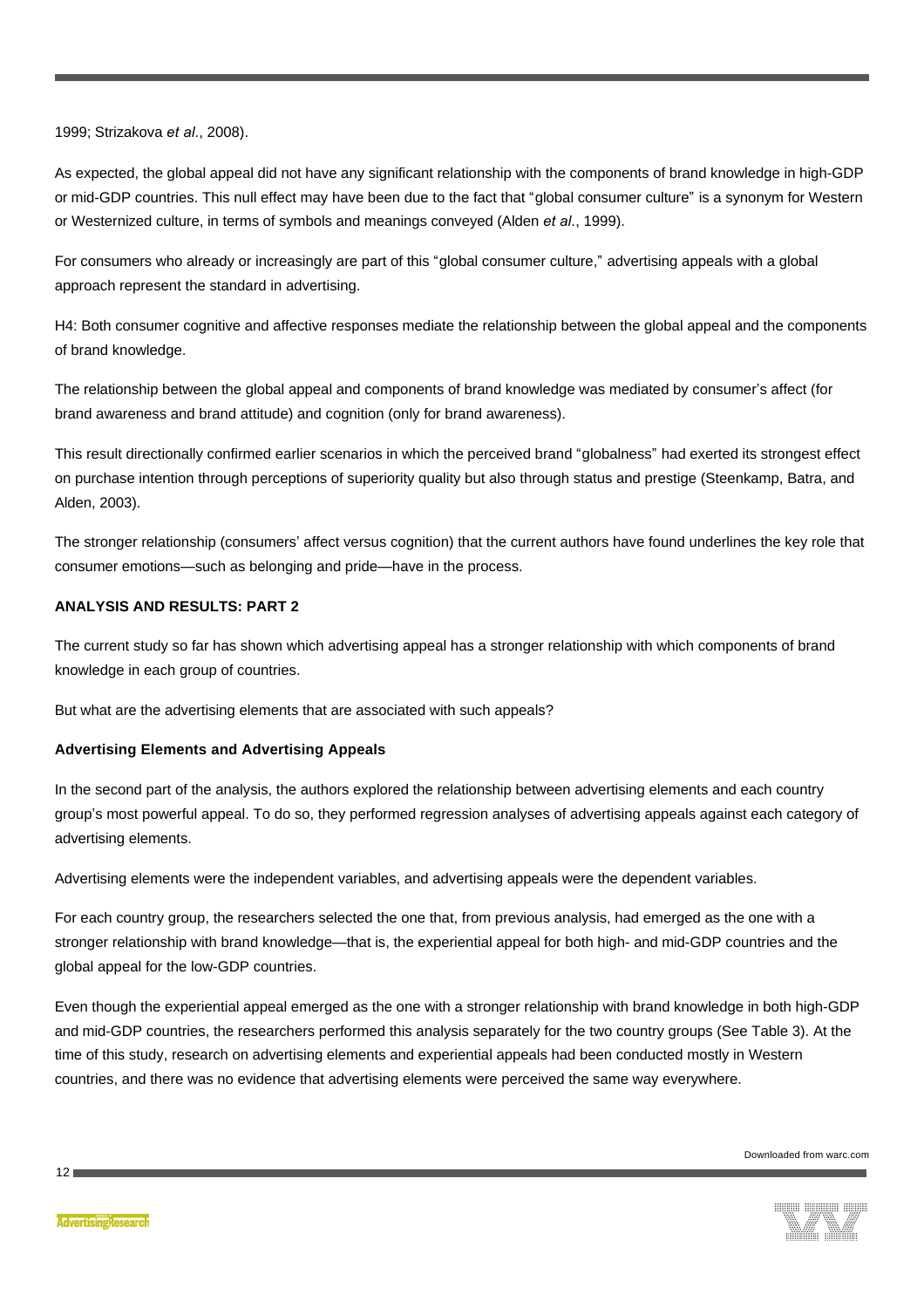#### TARI F 3

Relationships between Advertising Elements and Advertising Appeals

| Category of<br>Advertising<br>Elements | <b>High-GDP Countries</b><br>(DV = Experiential Appeal) | <b>Mid-GDP Countries</b><br>(DV = Experiential Appeal) | <b>Low-GDP Countries</b><br>(DV = Local/Global Appeal) |                                 |                |                    |                                         |                  |             |
|----------------------------------------|---------------------------------------------------------|--------------------------------------------------------|--------------------------------------------------------|---------------------------------|----------------|--------------------|-----------------------------------------|------------------|-------------|
|                                        | Independent Variables                                   | Std.<br>Beta                                           | Model<br>$R^a$                                         | Independent Variables           | Std.<br>Beta   | Model<br>$R^a$     | <b>Independent</b><br>Variables         | Std.<br>Beta     | Model<br>Rª |
| Advertising                            | Story-line                                              |                                                        | 0.346 33.2%                                            | Storv-line                      |                | 0.529 53.5%        | Fantasy                                 | $-0.421$         | 19.0%       |
| Formats                                | Slice-of-life                                           | 0.250                                                  |                                                        | <b>Slice of life</b>            | 0.279          |                    | Demo                                    | $-0.244$         |             |
|                                        | Special effects                                         | 0.428                                                  |                                                        | Special effects                 | 0.425          |                    | Comparative                             | $-0.393$         |             |
|                                        | Demo                                                    | $-0.254$                                               |                                                        | Comparative                     | $-0.324$       |                    |                                         |                  |             |
| Tone-of-Voice                          | Gentle/strong                                           |                                                        |                                                        | 0.233 45.1% Gentle/strong       |                | $0.330$ $40.5\%$ - |                                         |                  |             |
|                                        | Brand/consumer                                          | 0.245                                                  |                                                        | Informative/emotional           | 0.584          |                    |                                         |                  |             |
|                                        | Informative/emotional                                   | 0.597                                                  |                                                        |                                 |                |                    |                                         |                  |             |
| Characters                             | Expert/spokesperson                                     |                                                        |                                                        | $-0.366$ $22.2%$ Consumer       | $-0.358$ 45.9% |                    | No. of characters                       | $-0.255$ $25.9%$ |             |
|                                        |                                                         |                                                        |                                                        | Expert/spokesperson             | $-0.514$       |                    | Cartoon                                 | 0.537            |             |
|                                        |                                                         |                                                        |                                                        |                                 |                |                    | Children                                | 0.395            |             |
| Message                                | Pace of the advertisement                               | 0.375                                                  |                                                        | 15.4% Pace of the advertisement | 0.210          | $5.4%$ -           |                                         |                  |             |
| Product/Brand                          | Pr. /brand mentions                                     | $-0.311$                                               |                                                        | 7.7% Pr./brand mentions         | $-0.339$       |                    | 15.5% Time until pr./brand -0.338 12.4% |                  |             |
| <b>Flements</b>                        | <b>Brand</b> cues                                       | 0.210                                                  |                                                        | <b>Brand</b> cues               | 0.301          |                    | is mentioned/shown                      |                  |             |
| <b>Audio Elements</b>                  | Presence of music                                       | 0.315                                                  |                                                        | 9.0% Gender of voice-over       | 0.559          |                    | 8.4% Presence of music                  | $-0.255$ 23.2%   |             |
| <b>Rhetorical Figures</b>              | Analogy/metaphor                                        |                                                        | 0.267 16.9%                                            | Analogy/metaphor                |                |                    | 0.445 24.6% Analogy/metaphor            |                  | 0.319 18.4% |
|                                        | Hyperbole/emphasis                                      | 0.341                                                  |                                                        | Hyperbole/emphasis              | 0.206          |                    | Hyperbole/emphasis                      | $-0.349$         |             |

.<br>The table reports orly the independent variables that are, at loast, significant at p < 0.10. All other independent variables are omitted.<br>Parameters in boldface are significant at p < 0.01. Parameters in italics are sig

Specifically, for high-GDP and mid-GDP countries, the analysis indicated which advertising elements were more strongly related to the experiential appeal. Interestingly, those that were significantly associated with the experiential appeal were similar across the two country groups.

In both high-GDP and mid-GDP countries, story-line narratives, slice-of-life examples, and special-effects formats had positive relationships with the experiential appeal and strong and emotional tones of voice, fast-paced advertisements, brand cues, analogies/metaphors, and hyperboles/emphases. An empathic tone of voice and music were positively related to the experiential appeal in high-GDP countries only, whereas a female voice-over was positively related to the experiential appeal in mid-GDP countries only.

Overall, these findings are consistent with the literature on creative and executional elements in advertising. In fact, it has been shown that slice-of-life narratives and story-line formats have an influence on both consumers' emotional and cerebral dimensions, but this influence is even stronger in the case of emotional dimension (Holbrook and Batra, 1987). Special effects, such as unusual music sound or pictorial technique, typically are considered as emotional cues in advertising (Aaker, Batra, and Myers, 1992; De Pelsmacker *et al.*, 2001; Jewler, 1995).

An emotional, emphatic tone of voice is considered as an element affecting consumers' emotions (Holbrook and Batra, 1987) and feminine features compared to masculine ones (which determine a utilitarian appeal; Chang, 2006). In relation to rhetorical figures, the advertising literature has associated them to both emotional and rational advertising appeals, as the effects of rhetorical figures can be both on consumers' cognitive elaboration process and pleasure emotions (McQuarrie and Mick, 1996, 1999).

Results of the current study also revealed which advertising elements had a negative relationship with the experiential appeal: that is, experts/spokespersons and product/brand mentions (in both country groups); demo formats (in high-GDP countries only); consumer characters and comparative formats (in mid-GDP countries only). These findings are aligned with the advertising literature.

Specifically, it has been shown that messages that provide scientific data negatively impact on consumers' emotions (Holbrook

Downloaded from warc.com

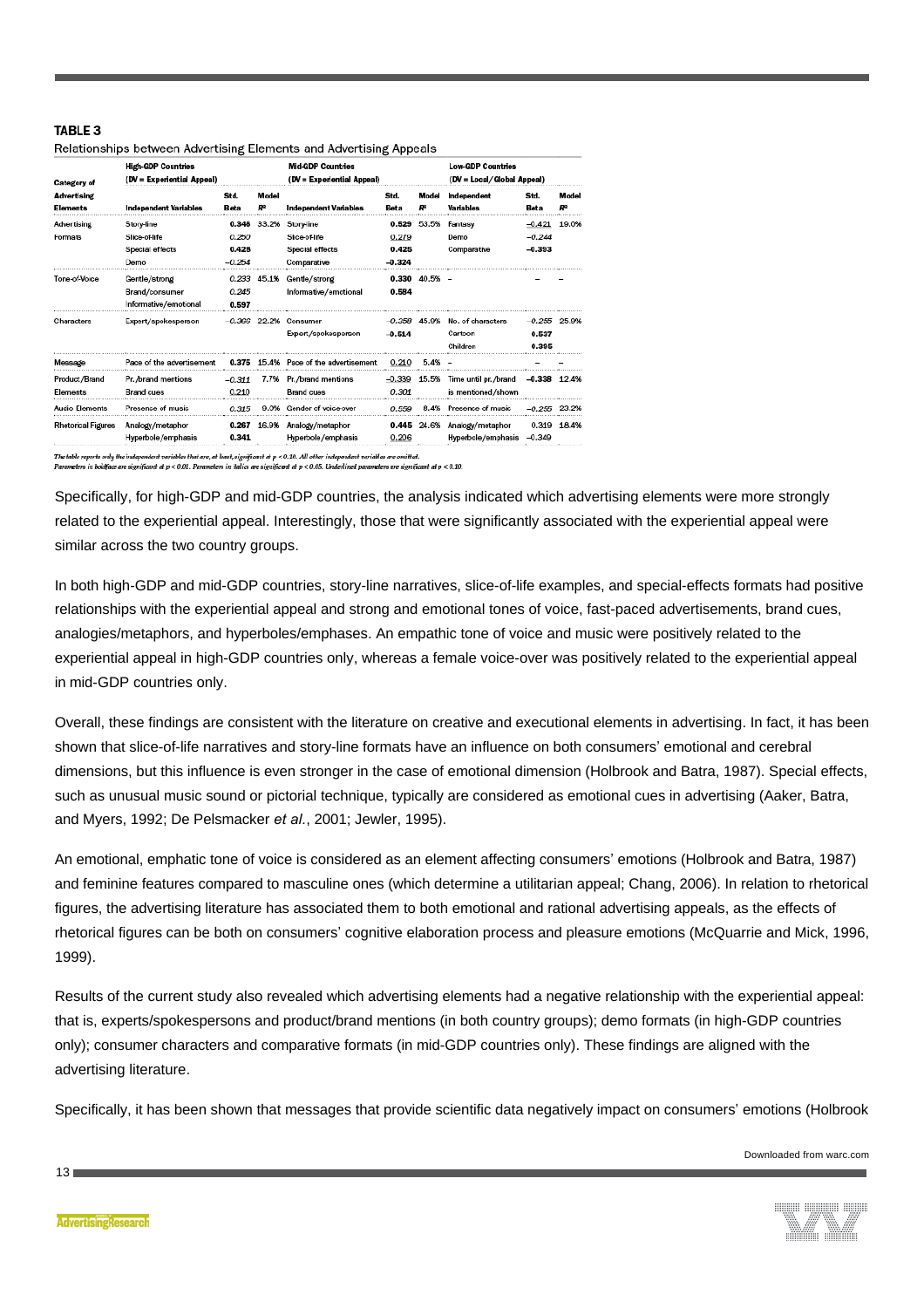and Batra, 1987) and that those providing factual thinking and evidence-based results usually are associated with hard-sell appeals (Okazaki *et al.*, 2010a, 2010b). Experts and spokespersons, however, are associated with both rational and emotional appeals (De Pelsmacker *et al.*, 2001).

With regard to low-GDP countries, the current analysis showed which advertising elements were positively and negatively related to the global appeal. Based on the analysis, the elements that had a positive relationship with the global appeal were cartoons, children, and analogies/metaphors. None of the advertising elements that are suggested by the literature, such as experts, spokespersons, and celebrities (Alden *et al.*, 1999; Chang, 2008), emerged from the current analysis.

In contrast, the elements that had a negative relationship with the global appeal were fantasy, demo, and comparative formats and advertisements that mentioned or showed the product/brand after a long time and had numerous characters, music, and hyperboles/emphases.

# **CONCLUSIONS**

### **Implications for Advertising Theory and Practice**

The objective of this study was to advance the understanding of advertising appeals from a branding perspective in a crosscultural context. Implications were derived for both advertising theory and practice. Theoretically, the study supported the idea that advertising appeals represent a tool that can be used to build brand knowledge and its components. The process of brand building is similar to the persuasion process generated by advertising.

Advertising appeals have a relationship with the components of brand knowledge through consumers' internal responses, either cognitive or affective:

- The brand-building process initiated by the experiential (functional) appeal is mediated by affective (cognitive) responses, yet
- in the process initiated by local/global appeals, both affective and cognitive responses play a mediating role.

Practically, this article provides guidance on how to advertise across different countries with the following suggestions:

- <sup>l</sup> In low-GDP countries, where consumers aspire to being part of global consumer culture (Alden *et al.*, 1999)—and see brands as a means to do that (Strizakova *et al.,* 2008)—practitioners should use a global appeal when they want to develop their brand and build brand knowledge. Cartoons, children, and analogies/metaphors are the elements that should be included in the message.
- <sup>l</sup> When targeting consumers in mid-GDP countries, practitioners should note that these consumers have, at least partially, satisfied their global aspirations and look for something different. To address these consumers, practitioners should adopt an experiential appeal that could help them create brand awareness, improve brand attitude, and develop brand uniqueness.

Messages centered on a product's functionality should not be used. To design effective messages, marketers should consider using story-line narratives, slice-of-life effects, and special-effects formats and strong and emotional tones of voice, fast-paced advertisements with female voice-overs, brand cues, analogies/metaphors, and hyperboles/emphases.

• When advertising in high-GDP countries, practitioners also should adopt experiential appeals by using similar advertising

Downloaded from warc.com



 $14<sub>1</sub>$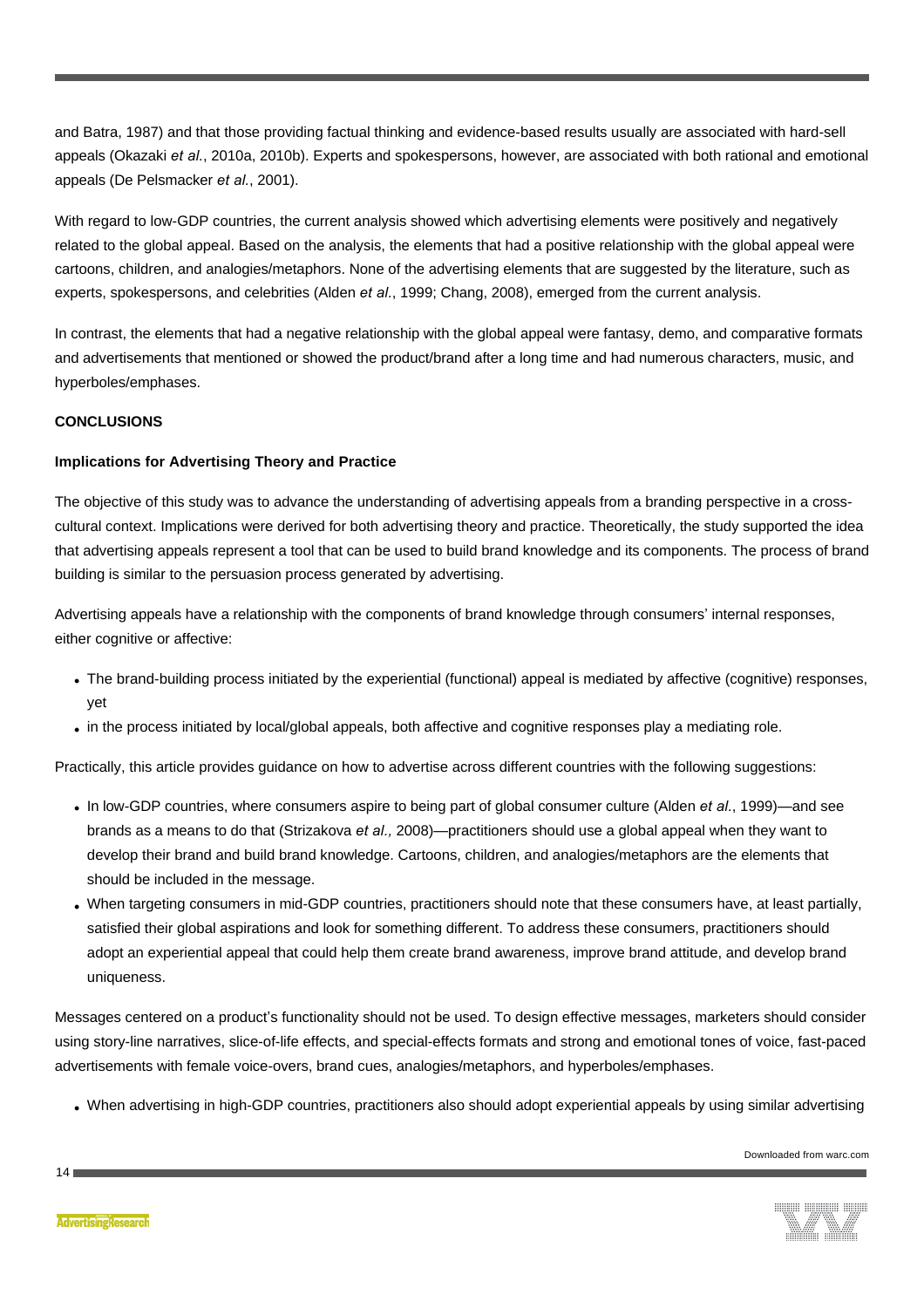elements (story-line narratives, slice-of-life effects, and special-effects formats; strong, empathic, and emotional tones of voice; fast-paced advertisements with brand cues, music, analogies/metaphors, and hyperboles/emphases). Practitioners should take into account, however, that, in so doing, they may improve brand attitude and develop brand uniqueness, but they may not be able to increase brand awareness.

In case practitioners want to increase brand awareness, they may find other ways to do so—for example, using advertising appeals with which consumers are less familiar or using a medium other than television (*e.g.,* online advertising).

If practitioners want to improve brand attitude, they also may want to incorporate the functional appeal in their messages.

In general, the current study's results suggest that practitioners may adopt the same advertising appeal in high-GDP and mid-GDP countries, as experiential messages proved to be effective here.

On the contrary, low-GDP countries require the use of another type of advertising appeal different from the one adopted in high-GDP and mid-GDP countries. In low-GDP countries, in fact, advertising appeals must convey the idea of "global consumer culture" to be effective.

# **Limitations and Future Research**

The current research is based on a limited dataset of television commercials that was provided by an FMCG company and that included household cleaning brands. Although this ensures the dataset is compact and has no brand variability, the study's findings cannot be generalized beyond the FMCG industry.

Moreover, in this study, the authors did not consider media other than television advertising. Future research could, therefore, explore whether the current results can be extended to other industries, or product categories—for example, high-involvement products or luxury brands—and to what extent results can be replicated on other media.

Other limitations of this study are related to the fact that the authors used an existing dataset measuring consumers' responses, with a limited set of existing measures. It could be interesting to include other measures in the analysis, such as brand usage and brand knowledge, because brand users tend to have higher brand awareness (Romaniuk and Wight, 2009) and more specific brand associations (Oakenfull and McCarthy, 2010) than non-users.

It also would be interesting to check whether the relationships between advertising appeals and the components of brand knowledge are moderated by past brand usage. Existing literature has shown that consumers' level of involvement moderates the effect that different types of appeals—utilitarian/informative, positive emotional, negative emotional—have on brand recall (Dens and De Pelsmacker, 2010b; Erevelles, 1998; Johar and Sirgy, 1991).

Similar moderation effects could be hypothesized with respect to other components of brand knowledge—for example, brand attitude and brand uniqueness. Moreover, moderation effects of the age of the brand in a given market could be considered, as the literature has shown differential effects of advertising appeals depending on factors such as market age (Chandy *et al.*, 2001).

Finally, the current study's measures of brand knowledge took into account only some dimensions of this construct.

The literature has argued that brand knowledge is a multifaceted construct that consists not only of brand awareness, brand attitude, and brand uniqueness but of attributes, benefits, thoughts, feelings, and experiences associated with a brand or

Downloaded from warc.com

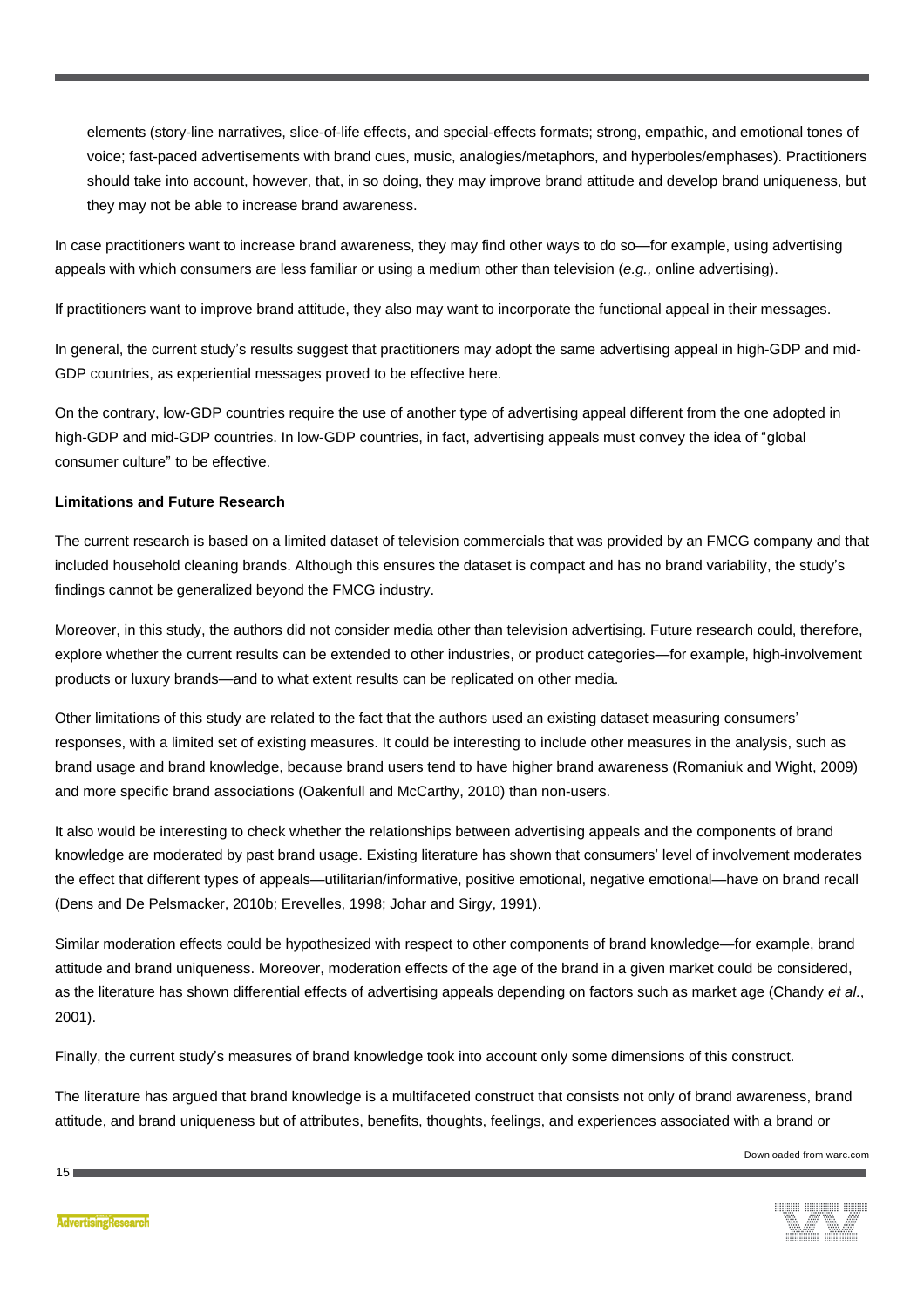product (Keller, 2003). Future research should thus examine the relationship between different types of advertising appeals and more comprehensive measures of brand knowledge.

# **References**

Aaker, D., R. Batra, and J. G. Myers. *Advertising Management*, 4th ed. Englewood Cliffs, NJ: Prentice-Hall International Editions, 1992.

Aaker, J. L., and P. Williams. "Empathy versus Pride: The Influence of Emotional Appeals across Cultures." *Journal of Consumer Research* 25, 3 (1998): 241–261.

Ahn, J., and C. La Ferle. "Enhancing Recall and Recognition for Brand Names and Body Copy: A Mixed-Language Approach." *Journal of Advertising* 37, 3 (2008): 107–117.

Alden, D. L., J.-B. E. M. Steenkamp, and R. Batra. "Brand Positioning through Advertising in Asia, North America, and Europe: The Role of Global Consumer Culture." *Journal of Marketing* 63 (1999): 75–87.

Batra, R., V. Ramaswamy, D. L. Alden, J.-B. E. M. Steenkamp, and S. Ramachander. "Effects of Brand Local and Nonlocal Origin on Consumer Attitudes in Developing Countries." *Journal of Consumer Psychology* 9, 2 (2000): 83–95.

Beltramini, R. F. "Perceived Believability of Warning Label Information Presented in Cigarette." *Journal of Advertising* 17, 2 (1988): 26–32.

Beltramini, R. F., and K. Evans. "Perceived Believability of Research Results Information in Advertising." *Journal of Advertising* 14, 3 (1985): 18–24, 31.

Brakus, J. J., B. H. Schmitt, and L. Zarantonello. "Brand Experience: What Is It? How Is It Measured? Does It Affect Loyalty?" *Journal of Marketing* 73, May (2009): 52–68.

Chandy, R. K., G. J. Tellis, D. J. MacInnis, and P. Thaivanich. "What to Say When: Advertising Appeals in Evolving Markets." *Journal of Marketing Research* 38, 4 (2001): 399–414.

Chang, C. "Cultural Masculinity/Femininity Influences on Advertising Appeals." *Journal of Advertising Research* 46, 3 (2006): 315–323.

Chang, C. "The Effectiveness of Using a Global Look in an Asian Market." *Journal of Advertising Research* 48, 2 (2008): 199– 214.

Clow, K. E., and D. Baack. "Advertising Appeals." In *Concise Encyclopedia of Advertising*. New York: Haworth Press, 2005.

de Mooij, M., and G. Hofstede. "The Hofstede Model: Applications to Global Branding and Advertising Strategy and Research." *International Journal of Advertising* 29, 1 (2010): 85–110.

Dens, N., and P. De Pelsmacker. "Consumer Response to Different Advertising Appeals for New Products: The Moderating Influence of Branding Strategy and Product Category Involvement." *Journal of Brand Management* 18, 1 (2010a): 50–65.

Dens, N., and P. De Pelsmacker. "How Advertising Strategy Affects Brand and USP Recall for New Brands and Extensions."

Downloaded from warc.com

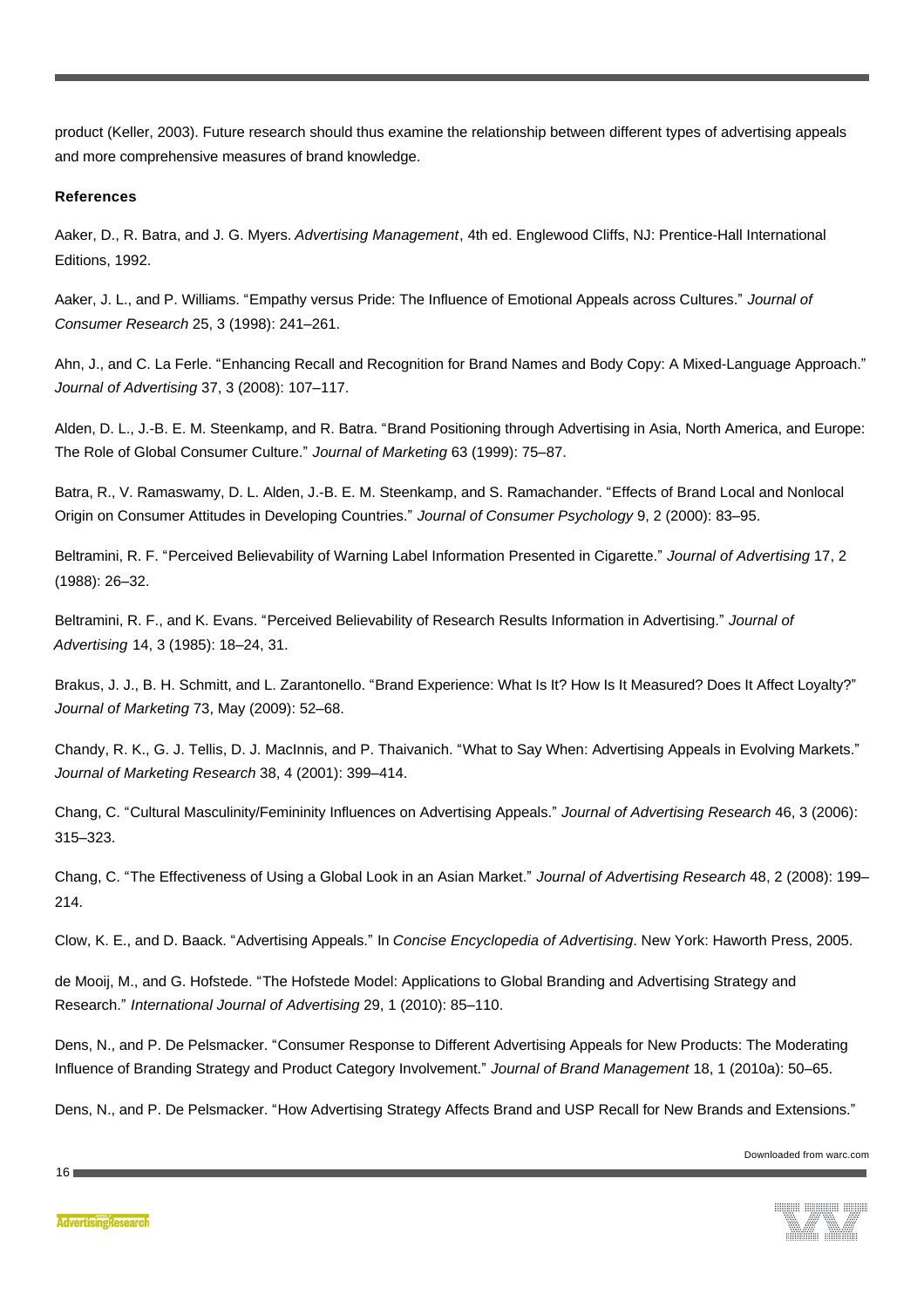*International Journal of Advertising* 29, 2 (2010b): 165–194.

De Pelsmacker, P., M. Geuens, and J. Van den Bergh. *Marketing Communications: A European Perspective*. London: Pearson Education, 2007.

Dimofte, C. V., J. K. Johansson, and I. A. Ronkainen. "Cognitive and Affective Reactions of U.S. Consumers to Global Brands." *Journal of International Marketing* 16, 4 (2008): 113–135.

Ellen, P. S., and P. F. Bone. "Does It Matter if It Smells? Olfactory Stimuli as Advertising Executional Cues." *Journal of Advertising* 27, 4 (1998): 29–39.

Erevelles, S. "The Role of Affect in Marketing." *Journal of Business Research* 42, 3 (1998): 199–215.

Ford, J. B., B. Mueller, and C. H. Taylor. "The Tension between Strategy and Execution: Challenges for International Advertising Research—Globalization is Much More than Universal Branding." *Journal of Advertising Research* 51, 1 (2011): 27–41.

Franke, N., and M. Schreier. "Product Uniqueness as a Driver of Customer Utility in Mass Customization." *Marketing Letters* 19, 2 (2008): 93–107.

Hair, J. F., W. C. Black, B. J. Babin, and R. E. Anderson. *Multivariate Data Analysis*. Upper Saddle River, NJ: Prentice Hall, 2009.

Heath, R.G. "The Secret of Television's Success: Emotional Content or Rational Information? After Fifty Years the Debate Continues." *Journal of Advertising Research* 51, 1 (2011): 112–123.

Hirschman, E. C. "Experience Seeking: A Subjectivist Perspective of Consumption." *Journal of Business Research* 12 (1986): 115–136.

Holbrook, M. B., and R. Batra. "Assessing the Role of Emotions as Mediators of Consumer Responses to Advertising." *Journal of Consumer Research* 14, 3 (1987): 404–420.

Holbrook, M. B., and E. C. Hirschman. "The Experiential Aspects of Consumption: Consumer Fantasies, Feelings, and Fun." *Journal of Consumer Research* 9, September (1982): 132–140.

Hornikx, J., and D. J. O'Keefe. "Adapting Consumer Advertising Appeals to Cultural Values: A Meta-Analytic Review of Effects on Persuasiveness and Ad Liking." In C. S. Beck (Ed.), *Communication Yearbook* 33. New York: Lawrence Erlbaum, 2009.

Janssens, W., and P. De Pelsmacker. "Emotional or Informative? Creative or Boring?" *International Journal of Advertising* 24, 3 (2005): 373–394.

Jewler, J. A. *Creative Strategy in Advertising*, 5th ed. Boston, MA: Wadsworth Publishing Company, 1995.

Johar, J. S., and M. J. Sirgy. "Value Expressive versus Utilitarian Advertising Appeals: When and Why to Which Appeal." *Journal of Advertising* 20, 3 (1991): 23–33.

Kassarjian, H. H. "Content Analysis in Consumer Research." *Journal of Consumer Research* 4, 3 (1997): 8–18.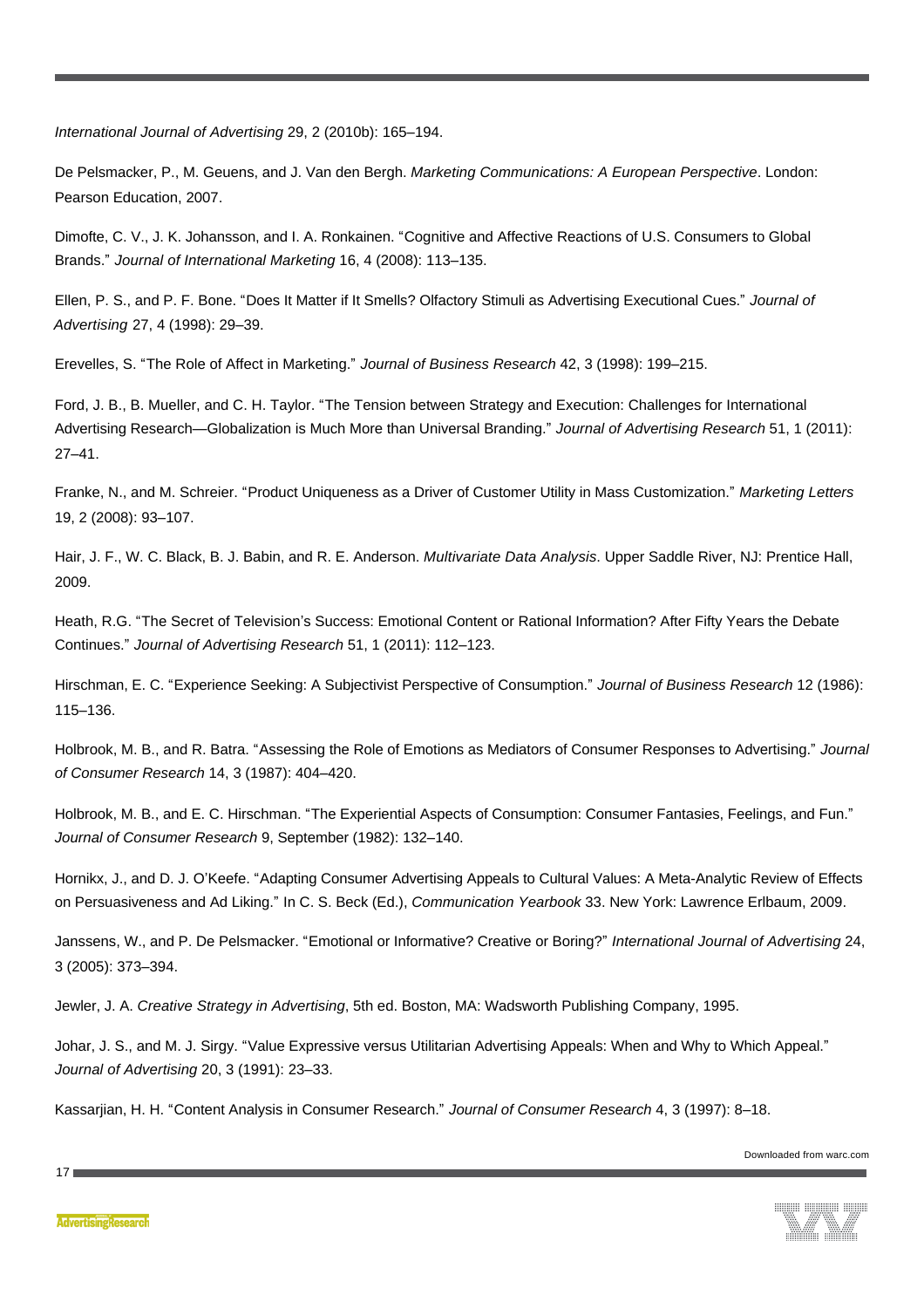Keller, K. L. "Conceptualizing, Measuring, and Managing Customer-Based Brand Equity." *Journal of Marketing* 57, 1 (1993):  $1 - 22$ .

Keller, K. L. *Strategic Brand Management: Building, Measuring, and Managing Brand Equity*. New York: Prentice-Hall, 1998.

Keller, K. L. "Brand Synthesis: The Multidimensionality of Brand Knowledge." *Journal of Consumer Research* 29, 4 (2003): 595–600.

Keller, K. L. "Building Strong Brands in a Modern Marketing Communications Environment." *Journal of Marketing Communications* 15, 2–3 (2009): 139–155.

Kohli, C., and L. Leuthesser. "Brand Equity: Capitalizing on Intellectual Capital." *Ivey Business Journal* 65, 4 (2001): 75–81.

Laskey, H. A., R. J. Fox, and M. R. Crask. "Investigating the Impact of Executional Style on Television Commercial Effectiveness." *Journal of Advertising Research* 34, 6 (1994): 9–16.

McQuarrie, E. F., and D. G. Mick. "Figures of Rhetoric in Advertising Language." *Journal of Consumer Research* 22 (1996): 424–438.

McQuarrie, E. F., and D. G. Mick. "Visual Rhetoric in Advertising: Text-Interpretive, Experimental, and Reader-Response Analysis." *Journal of Consumer Research* 26, 1 (1999): 37–54.

Mehrabian, A., and J. A. Russell. *An Approach to Environmental Psychology*. Cambridge, MA: The MIT Press, 1974.

Mick, D. "Levels of Subjective Comprehension in Advertising Processing and their Relations to Ad Perceptions, Attitudes, and Memory." *Journal of Consumer Research* 18 (1992): 411–424.

Miller, S., and L. Berry. "Brand Salience Versus Brand Image: Two Theories of Advertising Effectiveness." *Journal of Advertising Research* 38, 5 (1998): 77–83.

Mueller, B. "Degrees of Globalization: An Analysis of the Standardization of Message Elements in Multinational Advertising." *Current Issues and Research in Advertising* 12, 1–2 (1990): 119–133.

Nunnally, J. C. *Psychometric Theory*. New York: McGraw-Hill, 1978.

Oakenfull, G. K., and M. S. McCarthy. "Examining the Relationship between Brand Usage and Brand Knowledge Structures." *Journal of Brand Management* 17, 4 (2010): 279–288.

Okazaki, S., B. Mueller, and C. R. Taylor. "Global Consumer Culture Positioning: Testing Perceptions of Soft-Sell and Hard-Sell Advertising Appeals between U.S. and Japanese Consumers." *Journal of International Marketing* 18, 2 (2010a): 20–34.

Okazaki, S., B. Mueller, and C. R. Taylor. "Measuring Soft-Sell Versus Hard-Sell Advertising Appeals." *Journal of Advertising* 39, 2 (2010b): 5–20.

Okechuku, C., and G. Wang. "The Effectiveness of Chinese Print Advertisement in North America." *Journal of Advertising Research* 28, 5 (1988): 25–34.

Downloaded from warc.com

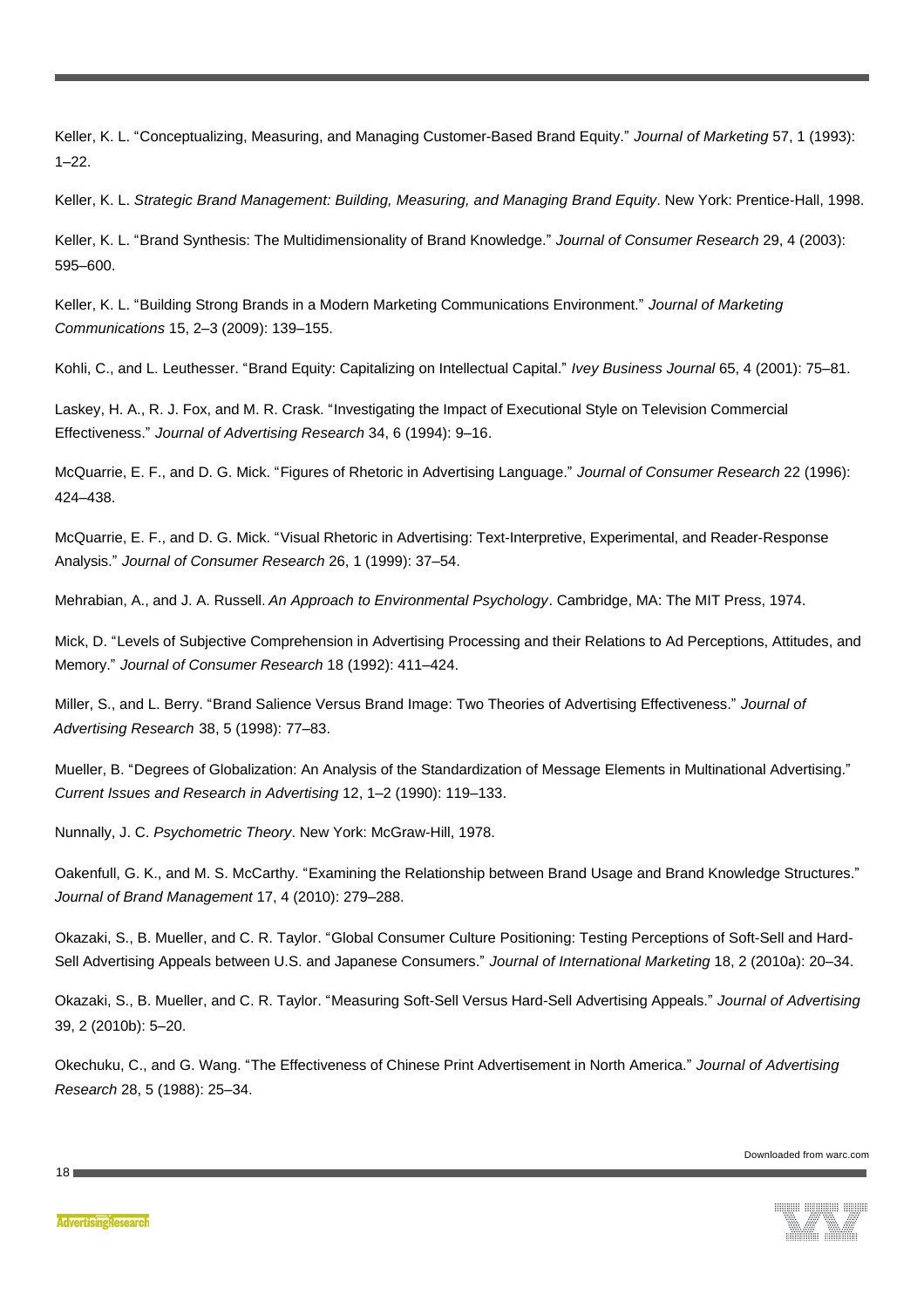Percy, L. "A Review of the Effect of Specific Advertising Elements upon Overall Communication Response." *Current Issues and Research in Advertising* 6, 2 (1983): 77–118.

Petroshius, S. M., and K. E. Crocker. "An Empirical Analysis of Spokespersons Characteristics on Advertisement and Product Evaluations." *Journal of the Academy of Marketing Science* 17, 3 (1989): 217–225.

Pine, J. B., and J. H. Gilmore. *The Experience Economy: Work is Theatre and Every Business a Stage*. Cambridge, MA: Harvard Business School Press, 1999.

Preacher, K. J., and A. F. Hayes. "Asymptotic and Resampling Strategies for Assessing and Comparing Indirect Effects in Multiple Mediator Models." *Behavior Research Methods* 40, 3 (2008): 879–891.

Richards, I., D. Foster, and R. Morgan. "Brand Knowledge Management: Growing Brand Equity." *Journal of Knowledge Management* 2, 1 (1998): 47–54.

Romaniuk, J., and S. Wight. "The Influence of Brand Usage on Responses to Advertising Awareness Measures." *International Journal of Market Research* 51, 2 (2009): 203–218.

Rossiter, J. R., and L. Percy. *Advertising and Promotion Management*. New York: McGraw-Hill, 1987.

Rust, R. T., and B. Cooil. "Reliability Measure for Qualitative Data: Theory and Implications." *Journal of Marketing Research* 31, February (1994): 1–14.

Schmitt, B. H. *Experiential Marketing: How to Get Customers to Sense, Feel, Think, Act, Relate to Your Company and Brands*. New York: The Free Press, 1999.

Schmitt, B. H., D. L. Rogers, and K. Vrotsos. *There's No Business That's Not Show Business: Marketing in an Experience Culture*. Upper Saddle River, NJ: Financial Times Prentice Hall, 2003.

Sorescu, A. B., and B. D. Gelb. "Negative Comparative Advertising: Evidence Favoring Fine-Tuning." *Journal of Advertising* 29, 4 (2000): 28–42.

Spears, N., and S. N. Singh. "Measuring Attitude toward the Brand and Purchase Intentions." *Journal of Current Issues & Research in Advertising* 26, 2 (2004): 53–66.

Steenkamp, J.-B. E. M., R. Batra, and D. L. Alden. "How Perceived Brand Globalness Creates Brand Value." *Journal of International Business Studies* 34, 1 (2003): 53–65.

Stewart, D. W., and D. H. Furse. "The Effects of Television Advertising Execution on Recall, Comprehension, and Persuasion." *Psychology & Marketing* 2, 3 (1985): 135–160.

Strizhakova, Y., R. A. Coulter, and L. L. Price. "Branded Products as a Passport to Global Citizenship: Perspectives from Developed and Developing Countries." *Journal of International Marketing* 16, 4 (2008): 57–85.

Tai, S. H. C., and J. H. Pae. "Effects of TV Advertising on Chinese Consumers: Local versus Foreign-Sourced Commercials." *Journal of Marketing Management* 18, 1–2 (2002): 49–72.

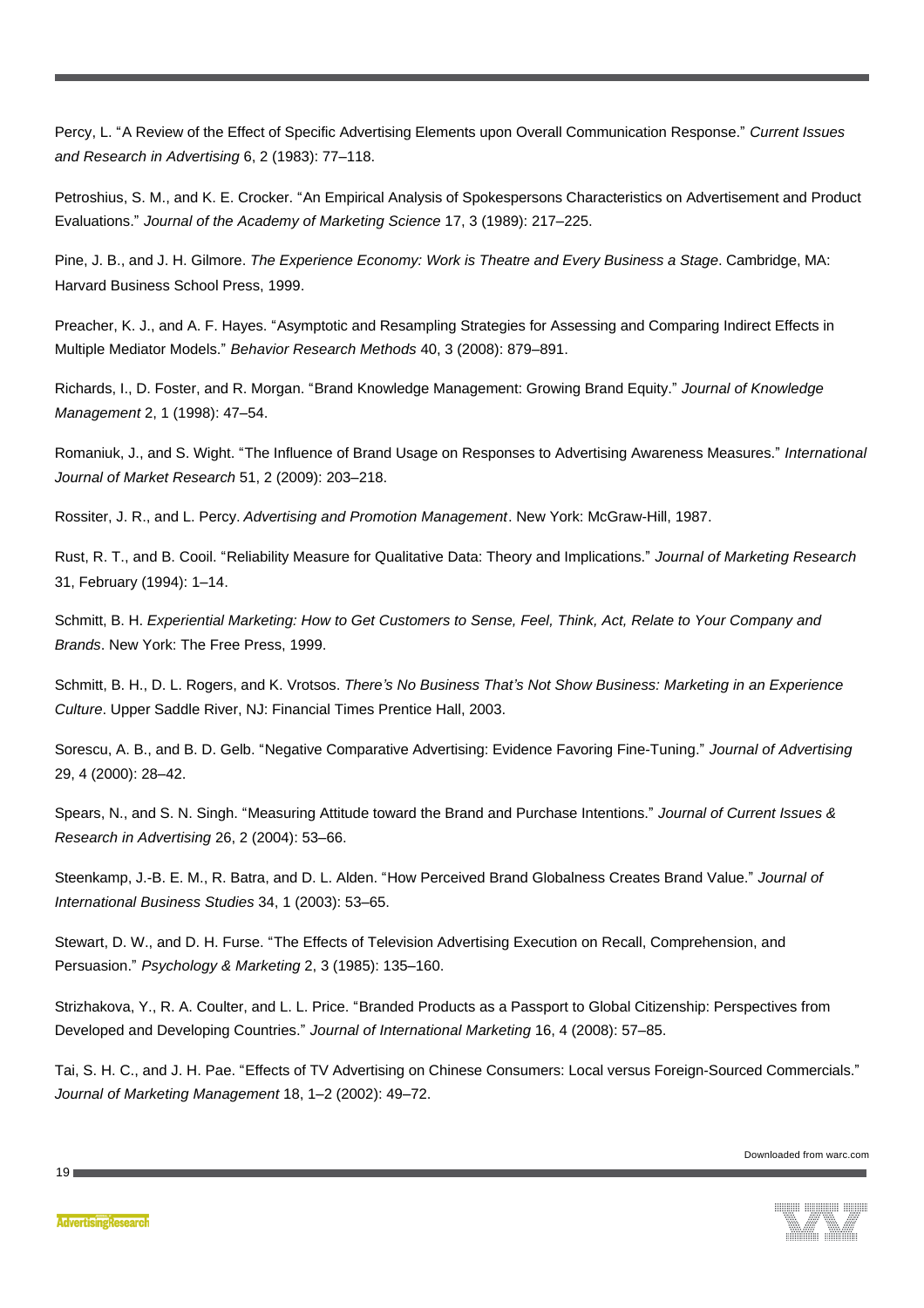Taylor, C. R. "Moving International Advertising Research Forward." *Journal of Advertising* 34, 1 (2005): 7–16.

Taylor, C. R. "On Advertising in the BRICs and other Emerging Markets." *International Journal of Advertising* 31, 2 (2012): 227–230.

Vakratsas, D., and T. Ambler. "How Advertising Works: What do We Really Know?" *Journal of Marketing* 63, 1 (1999): 26–43.

Yoo, B., and N. Donthu. "Developing and Validating a Multidimensional Consumer-Based Brand Equity Scale." *Journal of Business Research* 52, April (2001): 1–14.

Zandpour, F., V. Campos, J. Catalano, *et al.* "Global Reach and Local Touch: Achieving Cultural Fitness in TV Advertising." *Journal of Advertising Research* 34, 5 (1994): 35–63.

Zhou, N., and R. W. Belk. "Chinese Consumer Readings of Global and Local Advertising Appeals." *Journal of Advertising* 33, 3 (2004): 63–76.

A. The Coding Scheme

# **APPENDIX**

# **Part 1: Advertising Appeals**

- How functional is the advertisement overall? (1 = Not at all functional, 2 = Poorly functional, 3 = Somewhat functional, 4 = Strongly functional)
- How experiential is the advertisement overall? (1 = Not at all experiential,  $2$  = Poorly experiential,  $3$  = Somewhat experiential, 4 = Strongly experiential)
- Does the advertisement have a local or global appeal?  $(1 = Has a$  more local than global appeal,  $2 = Has$  an equally local and global appeal,  $3 = Has$  a more global than local appeal)

# **Part 2: Advertising Elements**

- 1. Advertising formats
	- $\circ$  Story-line (0 = Absent, 1 = Present)
	- $\circ$  Slice-of-life (0 = Absent, 1 = Present)
	- $\circ$  Problem-solution (0 = Absent, 1 = Present)
	- $\circ$  Special effects (0 = Absent, 1 = Present)
	- $\circ$  Fantasy (0 = Absent, 1 = Present)
	- $\circ$  Testimonial (0 = Absent, 1 = Present)
	- $\circ$  Demo (0 = Absent, 1 = Present)
	- $\circ$  Comparative format (0 = Absent, 1 = Present)
- 2. Tone of voice
	- $\circ$  Is the advertisement gentle or strong? (1 = Is more gentle than strong, 2 = Is equally gentle and strong, 3 = Is stronger than gentle)
	- $\circ$  Is the advertisement focused on brand expertise or closeness to consumer? (1 = Is focused on brand expertise more than closeness to consumer,  $2 =$  Is equally focused on brand expertise and closeness,  $3 =$  Is focused on closeness



 $20<sub>1</sub>$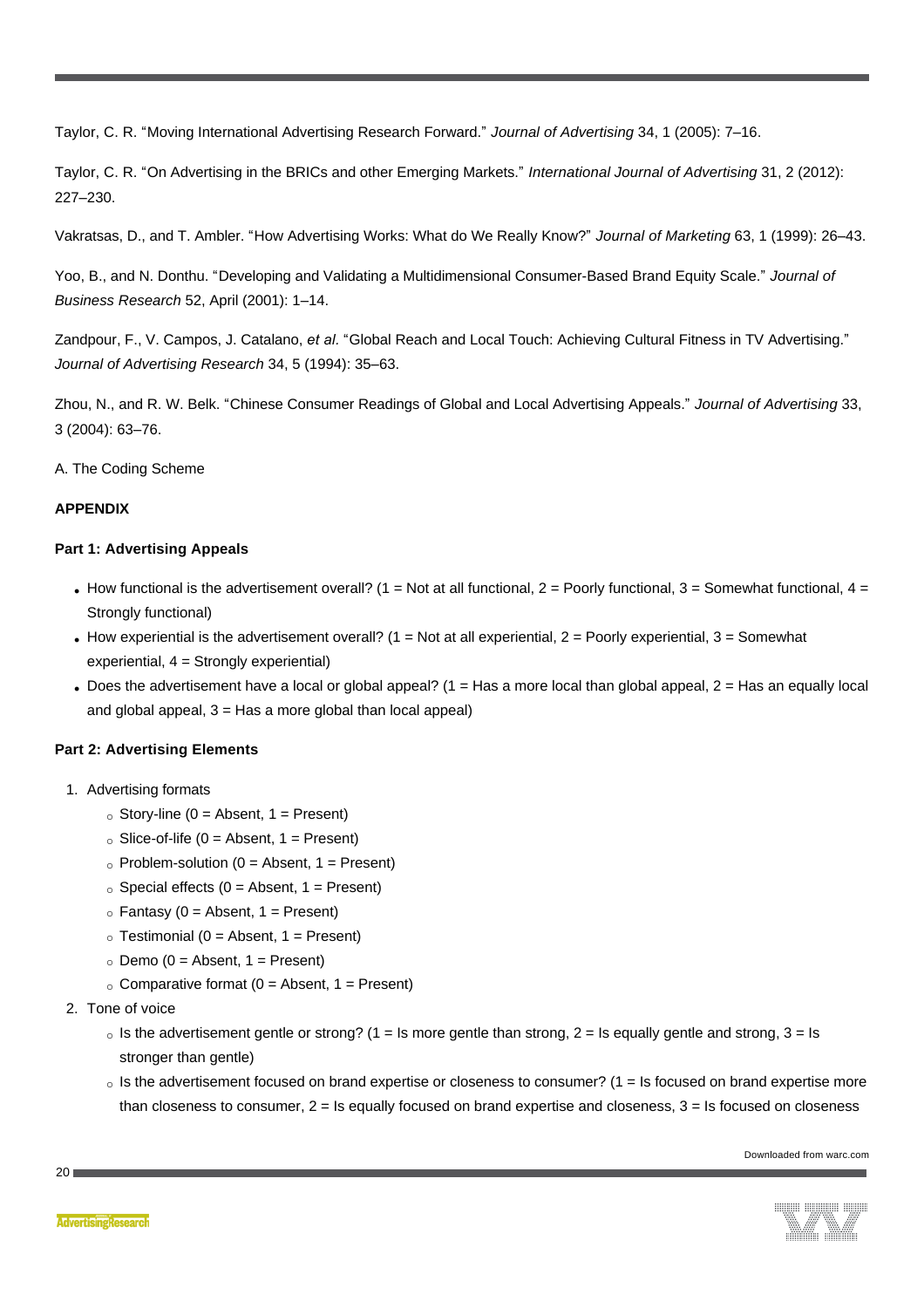to consumer more than brand expertise)

- $\circ$  Is the advertisement informative or emotional? (1 = Is more informative than emotional, 2 = Is equally informative and emotional, 3 = Is more emotional than informative)
- 3. Characters
	- $\circ$  Number of characters (1 = One character, 2 = Two characters, 3 = Three characters, 4 = Four or more characters)
	- $\circ$  Gender of main character (0 = Male, 1 = Female)
	- $\circ$  Animals (0 = Absent, 1 = Present)
	- $\circ$  Cartoons (0 = Absent, 1 = Present)
	- $\circ$  Children (0 = Absent, 1 = Present)
	- $\circ$  Celebrities (0 = Absent, 1 = Present)
	- $\circ$  Consumers (0= Absent, 1 = Present)
	- $\circ$  Experts/spokespersons (0 = Absent, 1 = Present)
- 4. Message
	- $\circ$  Pace of the advertisement (1 = Slow, 2 = Regular, 3 = Fast)
	- $\circ$  Novelty of the message (1 = No, 2 = Says only "new," 3 = Details new product features)
- 5. Product/Brand
	- o Number of times the product/brand is mentioned (No. of times)
	- $\circ$  Time until the product/brand is mentioned or shown (No. of seconds)
	- $\circ$  Brand cues (1 = Not present, 2 = Poorly present, 3 = Somewhat present, 4 = Strongly present)
- 6. Audio
	- $\circ$  Presence of music (1 = Absent, 2 = Background, 3 = Primary)
	- $\circ$  Type of music (1 = Only vocal, 2 = Only instrumental, 3 = Both vocal and instrumental)
	- $\circ$  Presence of voice-over (1 = Absent, 2 = Mixed with characters speech, 3 = Voice-over only)
	- $\circ$  Gender of voice over (0 = Male, 1 = Female)
- 7. Rhetorical figures
	- $\circ$  Analogy/metaphor (0 = Absent, 1 = Present)
	- $\circ$  Hyperbole/emphasis (0 = Absent, 1 = Present)
	- $\circ$  Humor/sarcasm (0 = Absent, 1 = Present)
	- $\circ$  Humor/irony (0 = Absent, 1 = Present)

#### **B. Consumer Survey Measures**

- <sup>l</sup> "Enjoyment:"
	- $\circ$  How much would you enjoy watching this advertisement each time you see it on television? 1 = Not at all, 2 = Not much,  $3 =$  Wouldn't mind,  $4 =$  Quite,  $5 =$  A lot
- <sup>l</sup> "Understanding:"
	- $\circ$  How easy was it to understand what was going on in the advertisement? 1 = Very hard, 2 = Quite hard, 3 = Quite easy,  $4 =$  Very easy
- <sup>l</sup> "Branding:"
	- $\circ$  Thinking about the advert you've just seen, which one of the phrases below applies to this advertisement?  $1 =$  It could have been for almost anything,  $2 =$  It could have been for any brand of household cleaners,  $3 =$  It is not all that good at making you remember it is for this brand,  $4 =$  It is quite good at making you remember it is for this brand,  $5 =$



 $21<sub>1</sub>$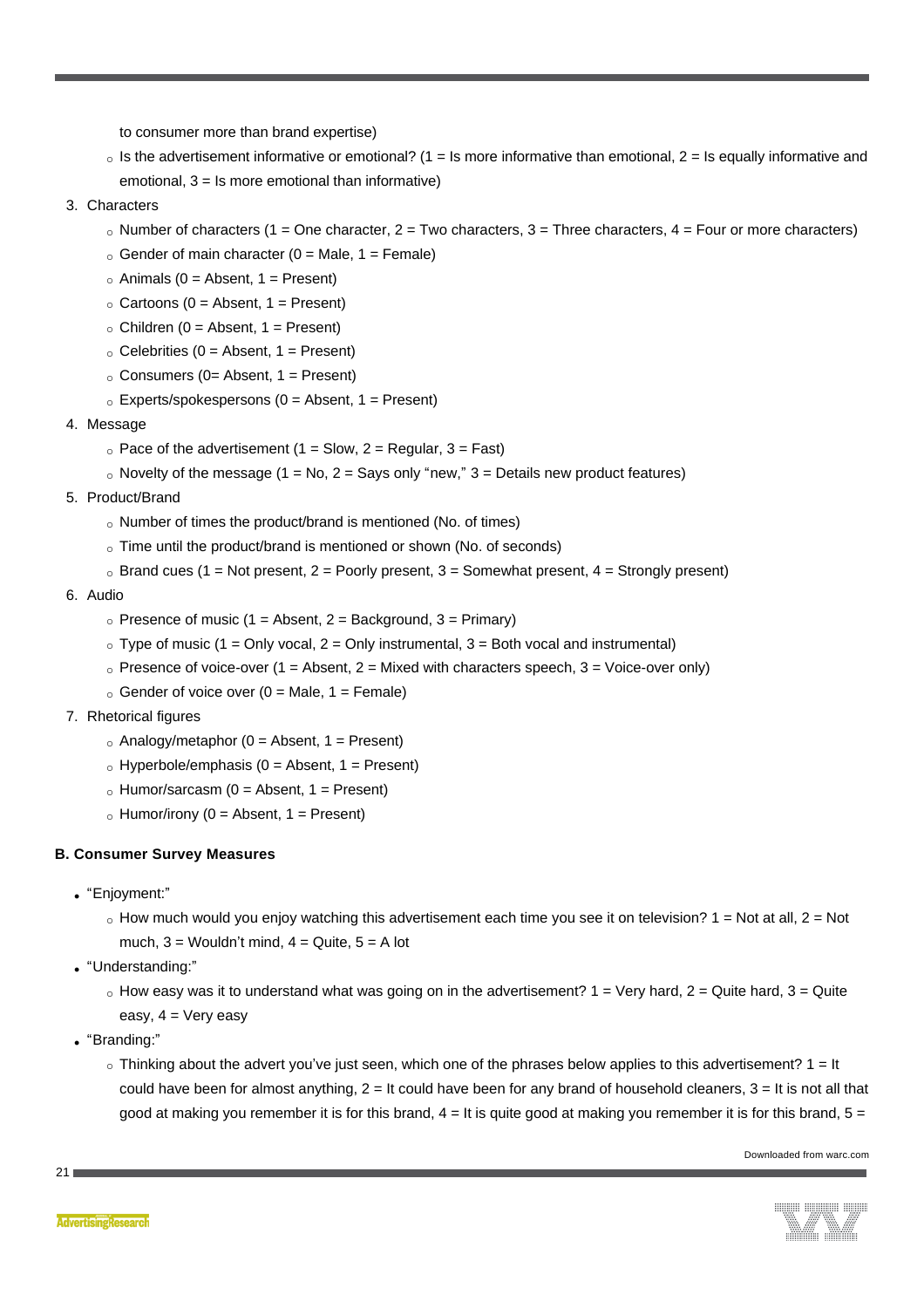You couldn't fail to remember it was for this brand

- <sup>l</sup> "Appeal:"
	- $\circ$  The advertisement made the brand seem... 1 = Much less appealing, 2 = A little less appealing, 3 = It didn't change my feelings about the brand,  $4 = A$  little more appealing,  $5 = Much$  more appealing
- <sup>l</sup> "Think different:"
	- o How strongly do you agree or disagree that the advertisement makes you think this brand is really different from others?  $1 =$  Strongly disagree,  $2 =$  Slightly disagree,  $3 =$  Neither agree nor disagree,  $4 =$  Slightly agree,  $5 =$  Strongly agree

# **C. Literature-Derived Scales Used in the Pretest**

- Moods evoked by ad (Ellen and Bone, 1998; Mehrabian and Russell, 1974):
	- ¡ "Unsatisfied/Satisfied," "Unhappy/Happy," "Despairing/Hopeful," "Sleepy/Wide-awake," "Unaroused/Aroused," "Annoyed/Pleased"\*
- Attitude toward the ad (affective) (Sorescu and Gelb, 2000):
	- ¡ "Not enjoyable/Enjoyable," "Bad/Good," "Unlikeable/Likeable," "Ugly/Beautiful"\*
- $\bullet$  Ad comprehensibility (Mick, 1992):
	- ¡ "Difficult/Easy," "Confusing/Understandable"\*
- <sup>l</sup> Attitude toward the ad (cognitive)" (Okechuku and Wang, 1988; Petroshius and Crocker, 1989):
	- ¡ "Uninformative/Informative," "Unbelievable/Believable," "Not clear/Clear"\*
- Brand awareness (Yoo and Donthu, 2001):
	- $\circ$  "I can recognize this brand among other competing brands," "I am aware of this brand," "Some characteristics of this brand come to my mind quickly"\*\*
- Attitude toward the brand (Spears and Singh, 2004):
	- ¡ "Unappealing/Appealing," "Bad/Good," "Unpleasant/Pleasant," "Unfavorable/Favorable," "Unlikeable/Likeable"\*
- Brand uniqueness (adapted from Franke and Schreirer, 2008):
	- $\circ$  "I perceive this brand as highly unique," "This brand is one of a kind," "This brand is really special"\*\*

*\* Indicates that items are measured on 5-point semantic differential scales*

*\*\* Indicates that items are measured on 5-point Likert scale anchored at 1 = "Strongly disagree" and 5 = "Strongly agree"*

# **About the authors**

<span id="page-21-0"></span>Lia Zarantonello is a senior lecturer (associate professor) in marketing at the University of Bath School of Management. Her research interests include branding, consumer experiences and emotions, and the effects of marketing communications. She has published in international peer-reviewed journals including the Journal of Marketing, the International Journal of Research in Marketing, and the International Journal of Advertising. Email: [l.zarantonello@bath.ac.uk.](mailto:%20l.zarantonello@bath.ac.uk)

<span id="page-21-1"></span>Bernd H. Schmitt is the Robert D. Calkins professor of international business at Columbia Business School and faculty director of the Center on Global Brand Leadership. The current article was written during his term as a Nanyang Visiting Professor at Nanyang Technological University in Singapore, where he directed the Institute on Asian Consumer Insight (ACI). His research has been published in the Journal of Marketing¸ Journal of Marketing Research, Marketing Science, Journal of Consumer Research, Journal of Consumer Psychology, and major psychology journals. His latest book is The Changing Face of the